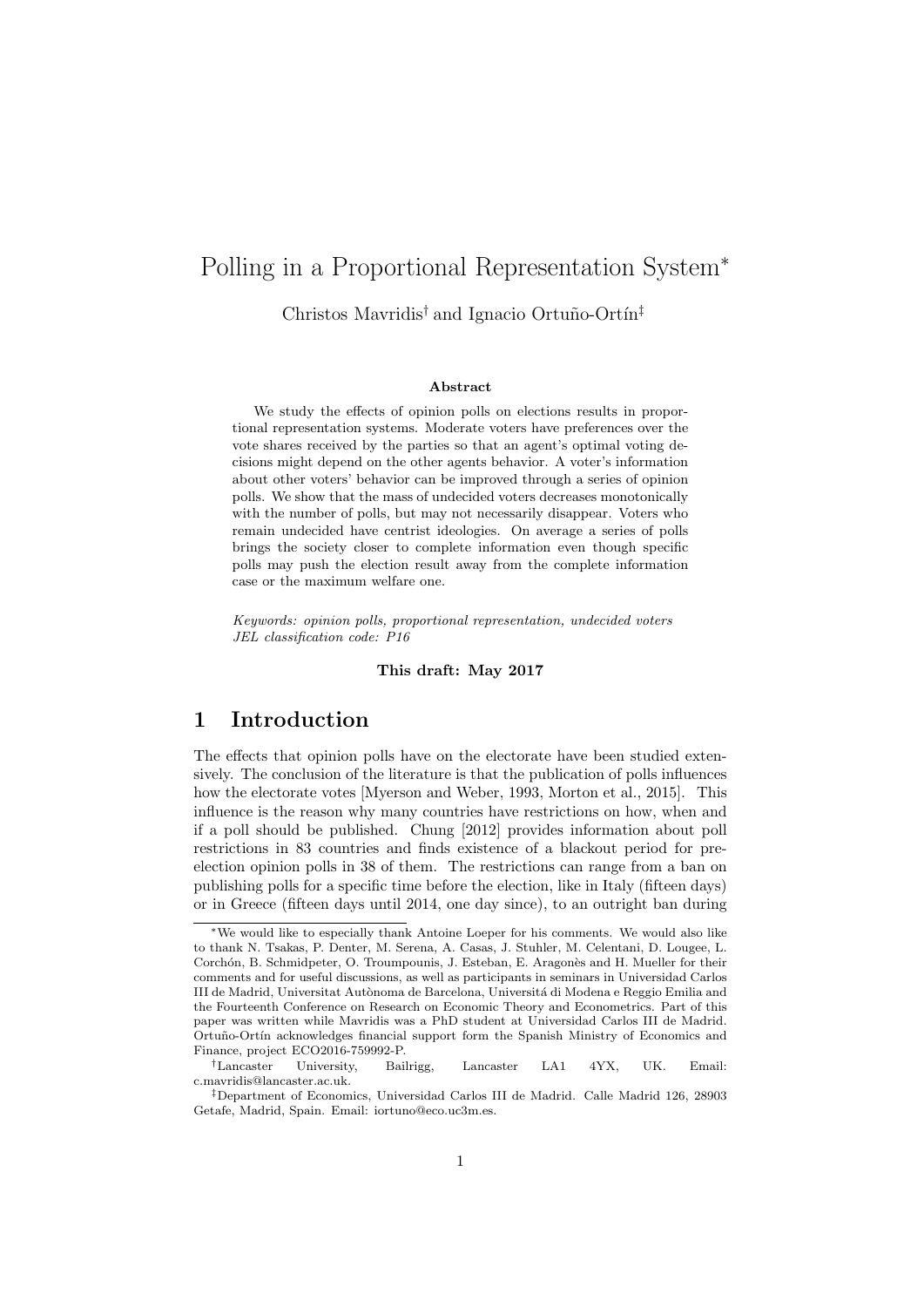the entire campaign period like in Singapore. In the last decade in many countries there have been public discussions on whether these types of restrictions should be posed or lifted. In 2012 India's Chief Election Commissioner stated that opinion polls and exit polls should both be banned.<sup>1</sup> A 2013 survey in the United Kingdom, where there is not a ban on publishing pre-election opinion polls, showed that three out of ten MPs supported the idea of such a ban.<sup>2</sup>

These restrictions and discussions show that the issue of the interaction between opinion polls and elections is important both from a theoretical and from a practical point of view. The motive behind such bans is usually to let the electorate vote "trully" without the influence of the results of opinion polls, an influence which is perceived as bad. The fear that polls may be biased, in which case the electorate might base its decision on false information, is often used to argue in favor of restrictions. Another argument is that basing the decision itself on the information generated by opinion polls might distort the election results away from the "true" preferences of the electorate.<sup>3</sup> On the other hand, opinion polls are useful inasmuch as they clear some uncertainty in the political environment leading to more efficient decision making by political actors. Examples of uncertainty include uncertainty about valence of the candidates as e.g. in Kendall et al. [2015] or on the actual policy-ideology of candidates as in Baron [1994].

In democracies with proportional representation system where parties compete for parliament seats, these seats can be seen as a measure of political power; a ruling party that controls enough seats to just secure a majority might be more moderate in its policies than a party that controls a larger fraction of the parliament. For this reason a moderate voter may choose not to vote for his favorite party if he feels that it may be too strong. Therefore a moderate voter who is happier with a more equal (or a particular) split of parliamentary seats would like to know how the rest of the voters will vote before he decides his own vote, implying that he would need to have some information about the distribution of the rest of the voters. This idea can be seen, for example, in McMurray [2017] or in Morton et al. [2015]. In an experimental study Ceci and Kain [1982] show that moderate voters, when instructed that the latest poll showed that a candidate "commanded a substantial lead over the other", tend to report that they would vote for the trailing one.

The goal of this is paper is to examine the effects that opinion polls might have in the behavior of voters in proportional representation systems. In particular, we analyze under what conditions the publication of opinion polls during the electoral campaign lead to complete information and their welfare consequences. To do so, we construct a simple two-party proportional representation system with a continuum of voters and fixed policy proposals. It's assumed that the implemented policy is a combination of the parties' proposals with weights given by their vote shares. Voters care about the implemented policy, which

<sup>1</sup>Opinion, exit polls have no scientific basis: CEC (April 28, 2012). IBNLive. Retrieved from: http://ibnlive.in.com/news/ opinion-exit-polls-have-no-scientific-basis-cec/252787-3.html

<sup>2</sup>Eaton, David. Should pre-election opinion polls be banned? A third of MPs think so (November 13, 2013). NewStatesman. Retrieved from: http://www.newstatesman.com/ politics/2013/11/should-pre-election-opinion-polls-be-banned-third-mps-think-so

 $3$ Morton et al. [2015] identification strategy exploits a 2005 French voting reform that came into place precisely to a avoid the situations where exit polls were public before some voters went to vote.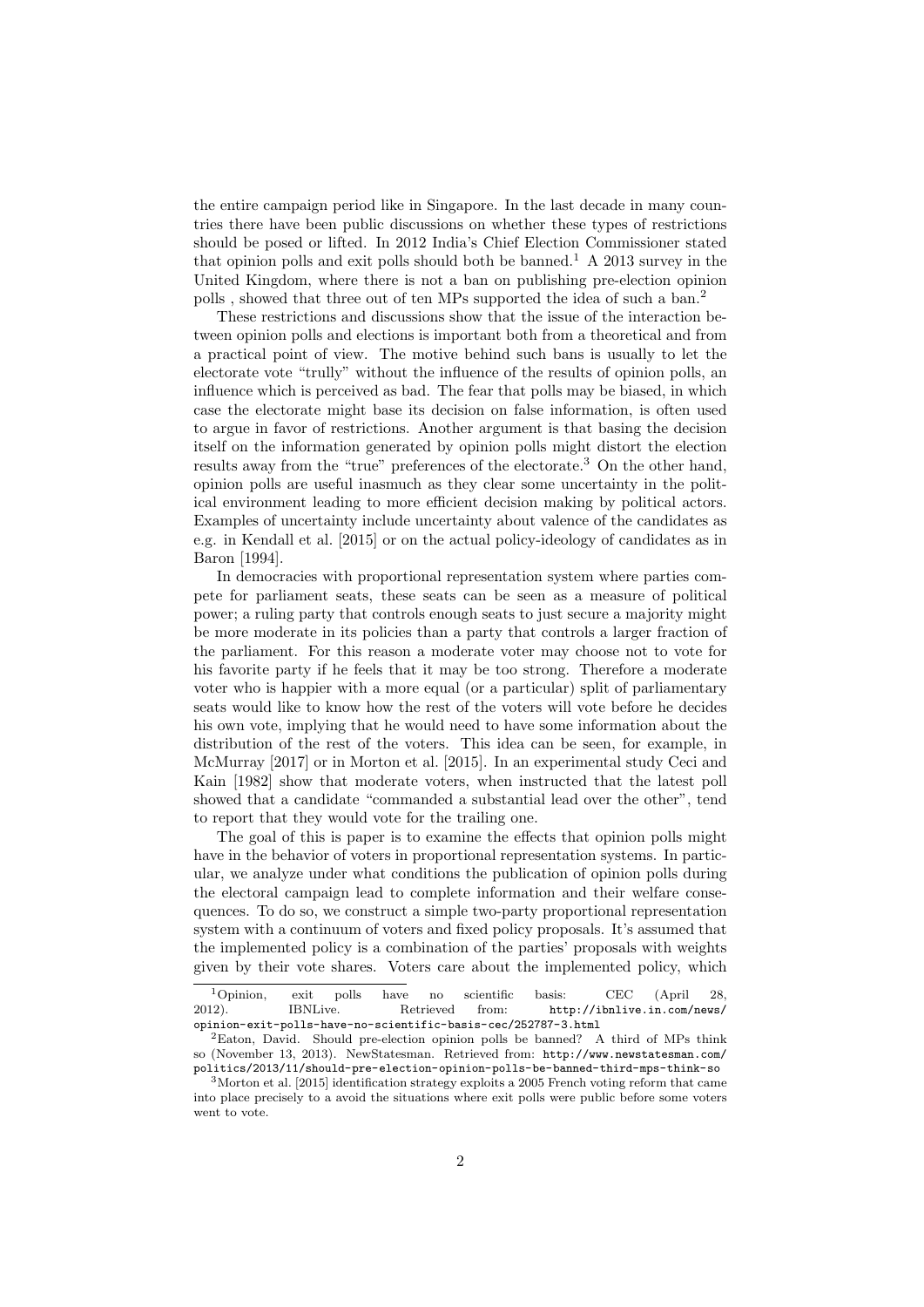implies that they have preferences over the vote shares received by the parties. Even though there is a continuum of voters we will assume that they behave as it they could have some (small) impact on the electoral outcome. In this case, an agent's optimal voting decision might depend on the other agents behavior. Voters have incomplete information about each other's preferences and therefore about their voting behavior. A voter's information about other voters' preferences can be improved through a series of polls. Polls provide information on the percentage of people who declare that they will vote for each party as well as the percentage of undecided people. It's assumed that agents always respond honestly to the questions in the opinion polls. It turns out that the agents most likely to report that they do not know what they will vote yet are the more moderate ones.

The paper first shows under which conditions on the distribution of citizens' preferences a sequence of polls will be able to reveal the complete information case. With every poll the undecided mass of agents decreases, as more citizens are sure of what to vote. After enough number of polls agents have (almost) complete information. However, for other distributions of voters' preferences, after a number of polls the undecided mass of agents stops decreasing and additional polls cannot provide any more information. The paper also shows that the implemented policy and social welfare are both not monotonic on the number of polls: the publication of one last additional poll before the election may result in an implemented policy that is further away from the optimal policy or the policy that would be result under complete information.

To the best of our knowledge this is the only paper that examines polls and proportional representation together in a dynamic setting. It is also important to mention that this model provides three predictions: i) the positive correlation between undecidedness and centrist ideologies, ii) the non-monotonicity of vote shares with respects to the number of opinion polls and iii) the decrease of the mass of undecided voters when more polls are published. As explain below, each of these three predictions can be also generated by other models but we do not know of any model that predicts all three of them. In the empirical appendix we provide some empirical evidence supporting these predictions of the model.

### 1.1 Related Literature

Various works have examined how opinion polls affect voters and parties through the information they reveal. Whenever there is some uncertainty, an objective flow of information may help minimize it. Denter and Sisak [2015] show that poll results affect campaigning spending which in turn affect how voters vote. Bernhardt et al. [2009], Morgan and Stocken [2008] and Meirowitz [2005] show that polls are used to clear uncertainty over voters preferences, but at the same time this can give rise to strategic poll answering on behalf of the voters. McKelvey and Ordeshook [1985] show that polls create a "bandwagon" effect in favor of the leading party, while Goeree and Großer [2006] and Taylor and Yildirim [2010] show that the opposite "underdog" effect can appear, through the mobilization of the voters of the trailing party. In both of these papers it is argued that through polls the "wrong" side may win which would result in a welfare loss. Klor and Winter [2006] in an experiment show that in both close and lopsided elections polls have a bandwagon effect, but the welfare effect of the polls is ambiguous, and in a later paper [Klor and Winter, 2014] they use US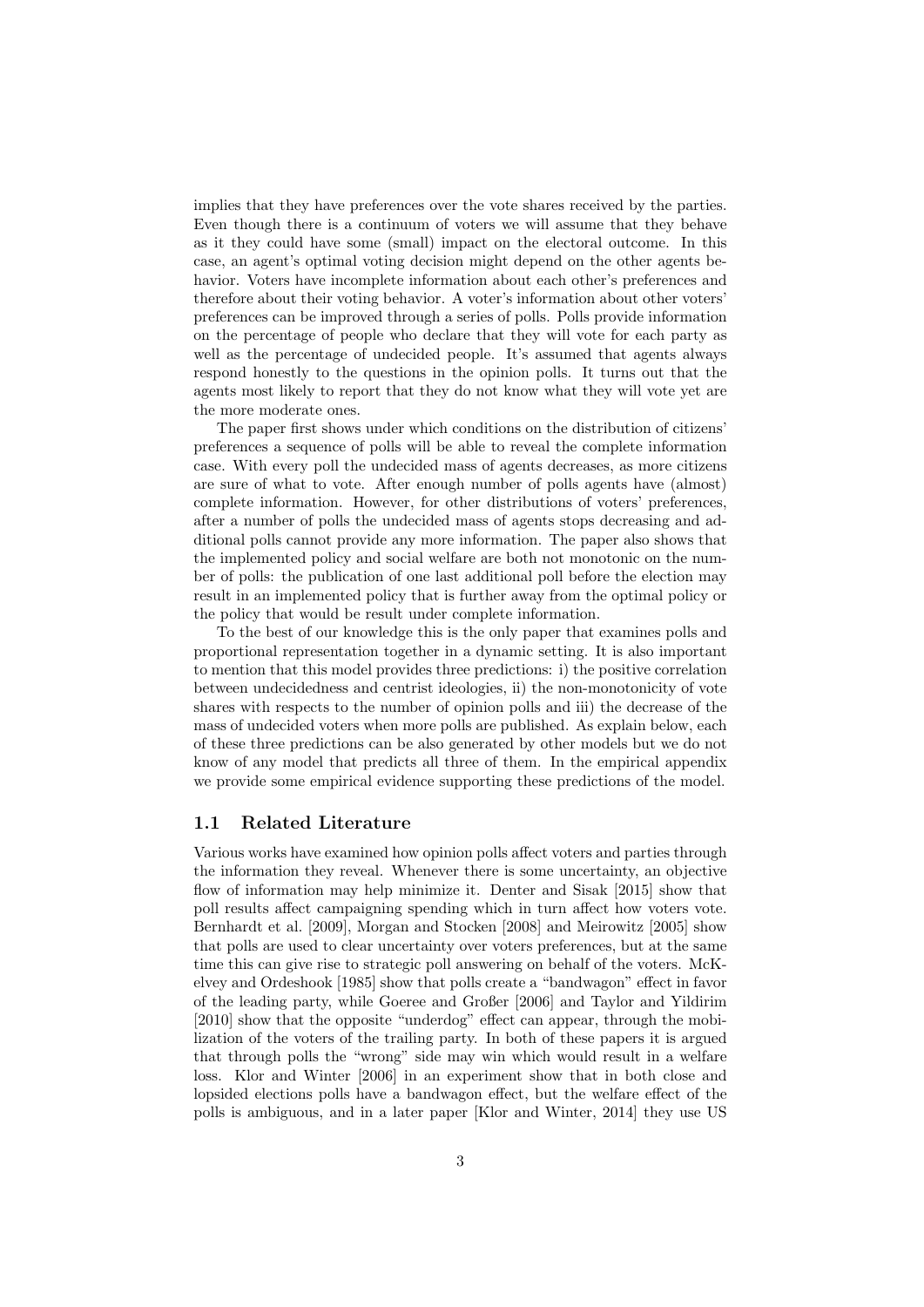Gubernatorial elections data to show that the increase in participation in elections is greater for the supporters of the leading candidate. Großer and Schram [2010] find similar results. Herrmann [2014] examines polls under proportional representation and shows that voters act strategically, trying to anticipate the future coalitions after the election takes place. In his model there are three types of voters using the results of polls to vote strategically in order to influence the future coalitions, while in our model there is a continuum of voters whose voting intentions has a dynamic relationship with poll results.

The implemented policy as seen as a compromise among different ideological sides, or power sharing, is not a new idea [Alesina and Rosenthal, 1996, Grossman and Helpman, 1996, Llavador, 2006, De Sinopoli and Iannantuoni, 2007, Saporiti, 2014, Matakos et al., 2015, Herrera et al., 2015, Matakos et al., 2016]. Ortuño-Ortín [1997] discusses a two-party setting where implemented policy is a convex combination of the two parties' platforms generated using a continuous function of the parties' shares in the election. Sahuguet and Persico [2006] point out that in a proportional system parties need to maximize their share (rather the probability of getting at least 50 per cent of the vote) and that the implemented policy is, is at least partly influenced by the minority party.

Herrera et al. [2015] in a proportional representation setting similar to the one of this paper show that the "marginal voter's curse" has the effect that voters with low quality information abstain and not vote for fear of casting a vote for the wrong side. Finally, voters may choose to support the party that they are least ideologically close an idea which is shared by the concept of the "protest vote", by which voters may want to punish, or control the power of their favorite party (see eg. Myatt [2015]).

The rest of the paper is organized as follows. In Section 2, we analyze the voting model. In Section 3, we provide empirical evidence regarding the influence of polls on the implemented policy, and the relationship between ideology and undecidedness. This evidence is consistent with the main findings of the theoretical model. In Section 4 we discuss the predictions of the model about implemented policy and social welfare. Finally, Section 5 concludes.

### 2 Model Description

We assume an uni-dimensional policy space  $D \subset \mathbb{R}$ . The voters have singlepeaked preferences over this policy space and their optimal policies are distributed over D according to a distribution function  $F(\cdot)$  which is assumed to be continuous, strictly increasing and differentiable with a corresponding density function  $f(\cdot)$ . We identify a voter's type with her ideal policy. The utility of a voter of type  $x \in D$  from the implemented policy  $\hat{x}$  is given by the function  $v(|\hat{x} - x|)$ , i.e. it is a function of the absolute distance between x and the implemented policy  $\hat{x}$ . Function  $v(|\hat{x} - x|)$  is decreasing and concave in  $|\hat{x} - x|$  and it has a unique maximum at  $\hat{x} = x$  such that  $v(0) = 0$ . These mean that the utility function of a voter is symmetric around his optimal policy point where the utility is maximum and normalized to zero. There are two parties running in the election,  $L$  and  $R$ , each having a fixed policy position at 0 and 1 respectively. The actual implemented policy,  $x(p)$ , will be a compromise betwen those two policy positions, namely :

$$
x(p) = (1 - p) \times 0 + p \times 1 = p,
$$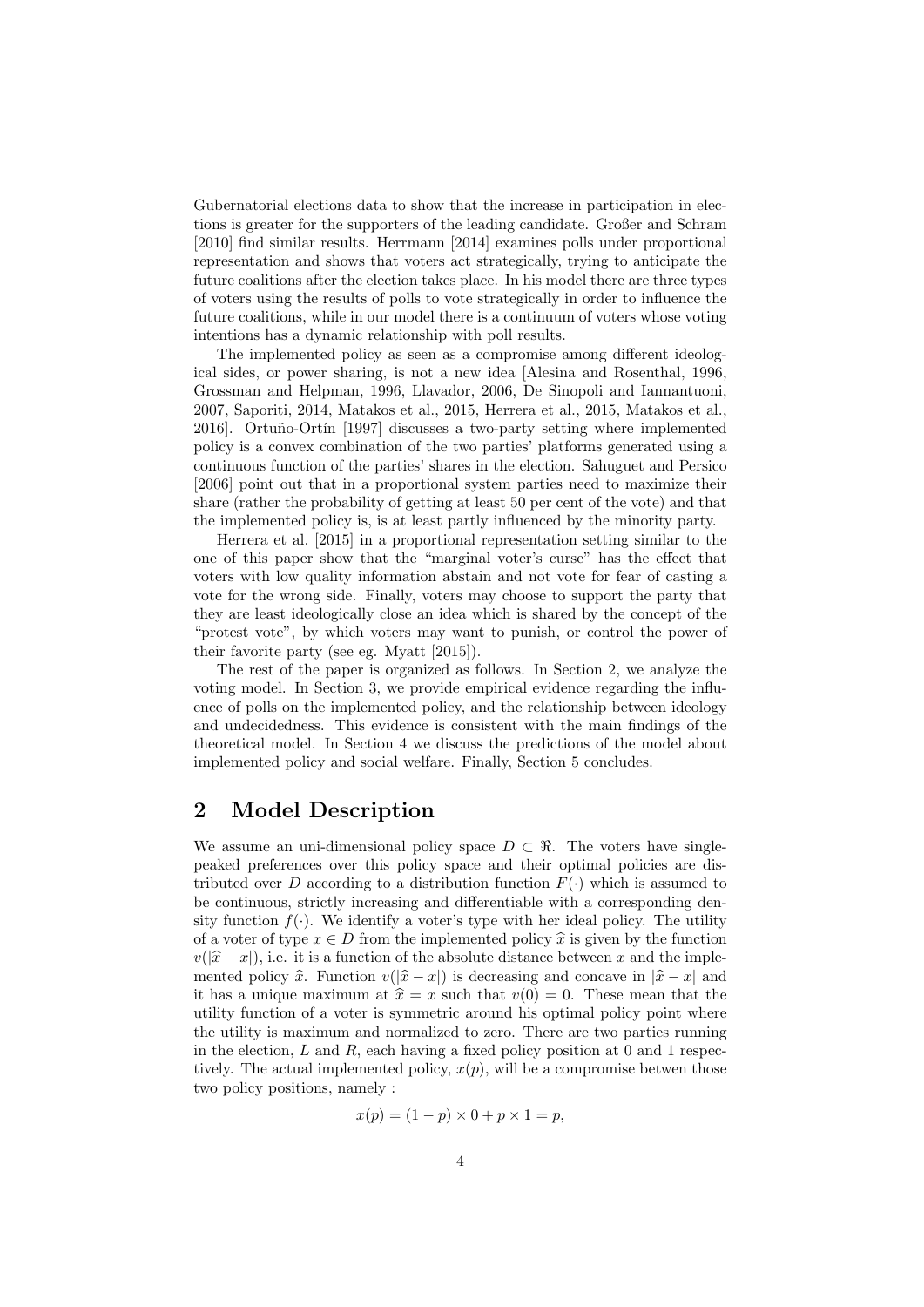| Table 1: Decision of a voter at 0.4 |                                     |    |  |  |  |  |
|-------------------------------------|-------------------------------------|----|--|--|--|--|
|                                     | L share Implemented policy Decision |    |  |  |  |  |
| 0.8                                 | 0.2                                 | К. |  |  |  |  |
| 0.3                                 | 0.7                                 |    |  |  |  |  |

where p is the share of votes party R gets. This share is defined as  $p = \frac{m_R}{m_L + m_R}$ , with  $m<sub>L</sub>$  and  $m<sub>R</sub>$  being the voter masses that voted for L and R respectively, meaning that the parties' shares are calculated over the mass of voters that actually voted. If  $u$  is the mass of the citizens that decide not to vote then  $m_L + m_R + u = 1$ . The setting is similar to Ortuño-Ortín [1999]. Since  $x(p) = p$ we use  $p$  to describe the vote share received by  $R$  as well as the implemented policy.

Notice that  $p = \frac{m_R}{m_L + m_R}$  implies that the parties' shares of influence in the implemented policy are equal to their vote shares.<sup>4</sup> Even though this assumption is made for simplicity and clarity, all the results follow if we instead assume the more flexible weight function

$$
\hat{p} = \frac{(\frac{m_R}{m_L+m_R})^\gamma}{(\frac{m_R}{m_L+m_R})^\gamma+(\frac{m_L}{m_L+m_R})^\gamma}
$$

with  $\gamma \geq 1$  and finite (as in, for example, Saporiti [2014], Matakos et al. [2015], Matakos et al. [2016]). Obviously, for  $\gamma = 1$ ,  $p = \hat{p}$ . As  $\gamma$  increases then the share of the bigger party is getting bigger, and that of the smaller party smaller. This captures the fact that some parliamentary systems, while mostly proportional, give some bonus seats to the biggest party or demand a certain percentage threshold to be passed before they assign seats to smaller parties.

Given that there is a continuum of agents no single agent can affect the implemented policy. We assume, however, that agents want to behave as if anybody could move the implemented policy in certain direction. Thus, if an agent  $x > p$  voted for L, after the outcome is revealed, she will regret the way she voted. Even though her vote couldn't change anything she voted in the "wrong direction". For this reason, each voter would like to know how the other voters are behaving before he chooses which party to vote for. Consider Table 1 where we analyze the decision of a voter located at 0.4. This voter is closer to 0 than to 1, but if he expects that too many voters will vote for the left party (first row) the implemented policy will be in his left and therefore he would like to vote for the right party.

#### 2.1 Complete information equilibrium

If the distribution function  $F(\cdot)$  is common knowledge we can easily describe the behavior of voters. Let  $\sigma_x$  denote the vote strategy chosen by agent x. We assume that  $\sigma_x \in {\{\sigma_x^L, \sigma_x^R, \sigma_x^{1/2}\}}$ . The interpretation is that  $\sigma_x^L$  ( $\sigma_x^R$ ) means a vote for L (R) and  $\sigma_x^{1/2}$  means that with probaility 1/2 he votes for L. Let  $\sigma = (\sigma_x)_{x \in \Re}$  be a list of strategies one for each type of agent and let  $p(\sigma)$  be the associated percentage of votes obtained by party R.

<sup>4</sup>Under this formulation an alternative interpretation of the voters' utility is that they have direct preferences over the parties' shares themselves.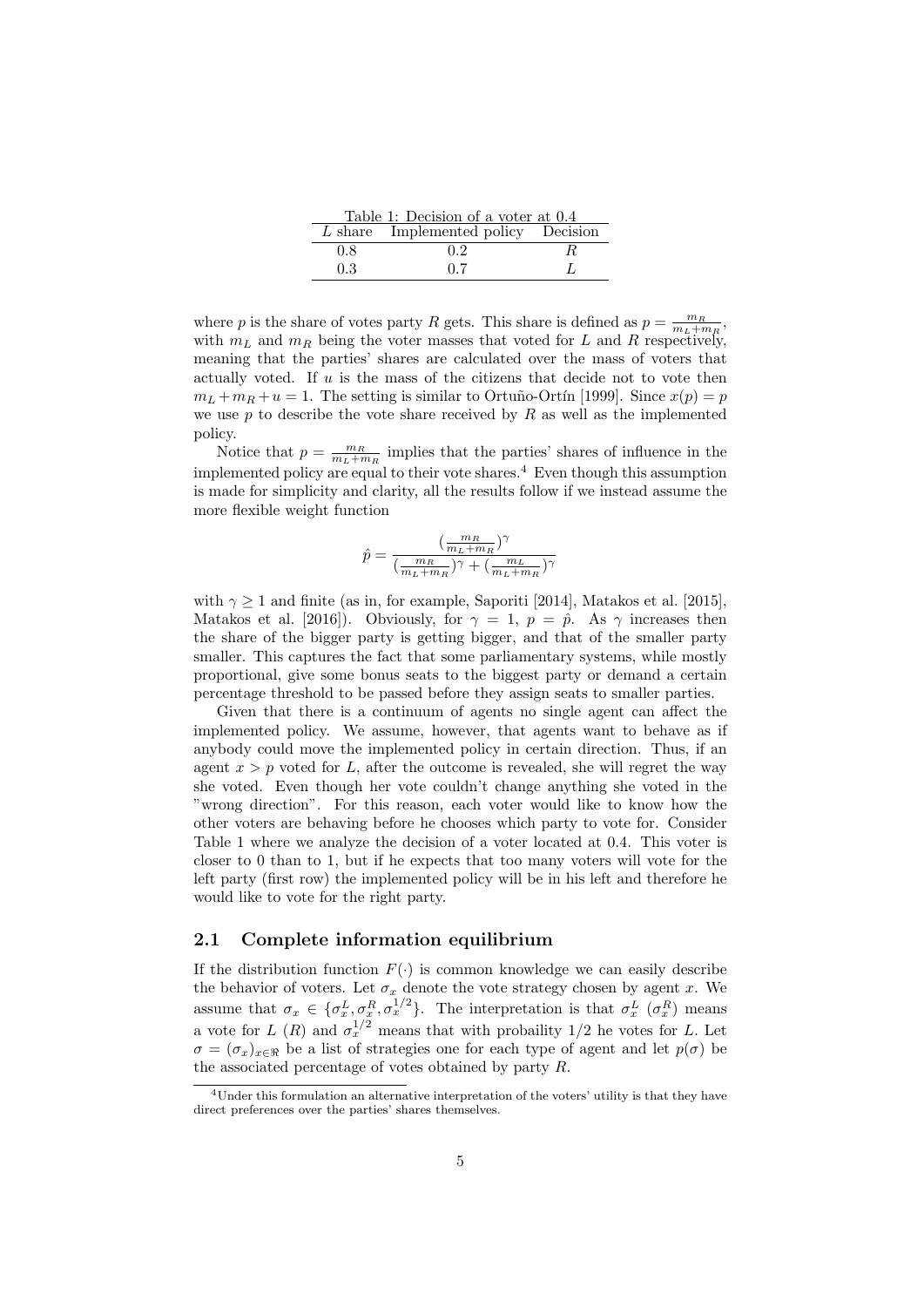**Definition 1.** A list of strategies  $\sigma = (\sigma_x)_{x \in \Re}$  constitutes a Complete Information Voting Equilibrium (CIVE) if  $\forall x \in D$ :

- $\sigma_x = \sigma_x^L$  implies  $p(\sigma) > x$ ,
- $\sigma_x = \sigma_x^R$  implies  $p(\sigma) < x$ ,
- $\sigma_x = \sigma_x^{1/2}$  implies  $p(\sigma) = x$

The equilibrium concept is similar to the one in Gerber and Ortuño-Ortín [1998]. It is not difficult to see that our CIVE is a standard Strong Nash Equilibrium. An agent votes to move the implemented policy toward her ideal policy. Even though she cannot do it on her own she might believe that people with types close to hers will behave in the same way. At equilibrium there is no set of agents (with positive measure) that can deviate from their strategies and change the outcome in a beneficial way for all of them.

Notice that the equilibrium defines a cut-off point  $x^* = p(\sigma)$  that divides the electorate in two parts: all agents to the left (right) of the implemented policy vote for  $L(R)$ .

Theorem 1. There always exists a unique Complete Information Voting Equilibrium  $\sigma^*$  characterized by the cut-off point  $x^* = 1 - F(x^*)$ .

*Proof.* Proof. By continuity of  $F(·)$  the point  $x^*$  exists, and by strict monotonicity this point is unique. Now, let  $x^*$  be the implemented policy. Then strategy profile  $\sigma^*$  implies that the voters to the left of  $x^*$  vote for L and the ones to the right of  $x^*$ vote for R. Notice that the mass of voters of type  $x^*$ is zero, so that the mass of voters of L is  $F(x^*)$  and the mass of voters of R is  $1 - F(x^*)$ . In turn, these masses give rise to the the implemented policy  $x^* = 0 \times F(x^*) + 1 \times (1 - F(x^*)) = 1 - F(x^*)$ , which proves that an equilibrium always exists, and since  $x^*$  is unique there is only one equilibrium defined by  $x^* = 1 - F(x^*).$ 

The last step is to show that there is no other equilibrium. Suppose that there is an equilibrium implemented policy  $x'^* \neq x^*$ . The equilibrium strategy implies that everybody to the left (right) of  $x'$  vote for  $L(R)$ , giving rise to the implemented policy  $x'' = 1 - F(x')$ , but we have that  $x'' \neq x'$ , which leads to a contradiction. П

Notice that  $x^* = 1 - F(x^*)$  does not necessarily correspond to the median policy  $x^M$ ,  $F(x^M) = 1/2$ . The only case in which we obtain a "median voter outcome" is when  $x^M = 1/2$ .<sup>5</sup>

#### 2.2 Polls

When the distribution of voters is common knowledge, voters can calculate  $x^* = 1 - F(x^*)$  and infer what they should vote. However, when the distribution is no longer known to the voters, we have incomplete information, and some voters do not have enough information to be certain which party they should vote for. For some other agents this will not be a problem. For example, any agent of type  $x < 0$  will always vote for L regardless what other agents do. Thus,

<sup>&</sup>lt;sup>5</sup>Since in this case we would have  $\frac{1}{2} = 1 - F(\frac{1}{2})$ , so  $F(\frac{1}{2}) = \frac{1}{2}$ .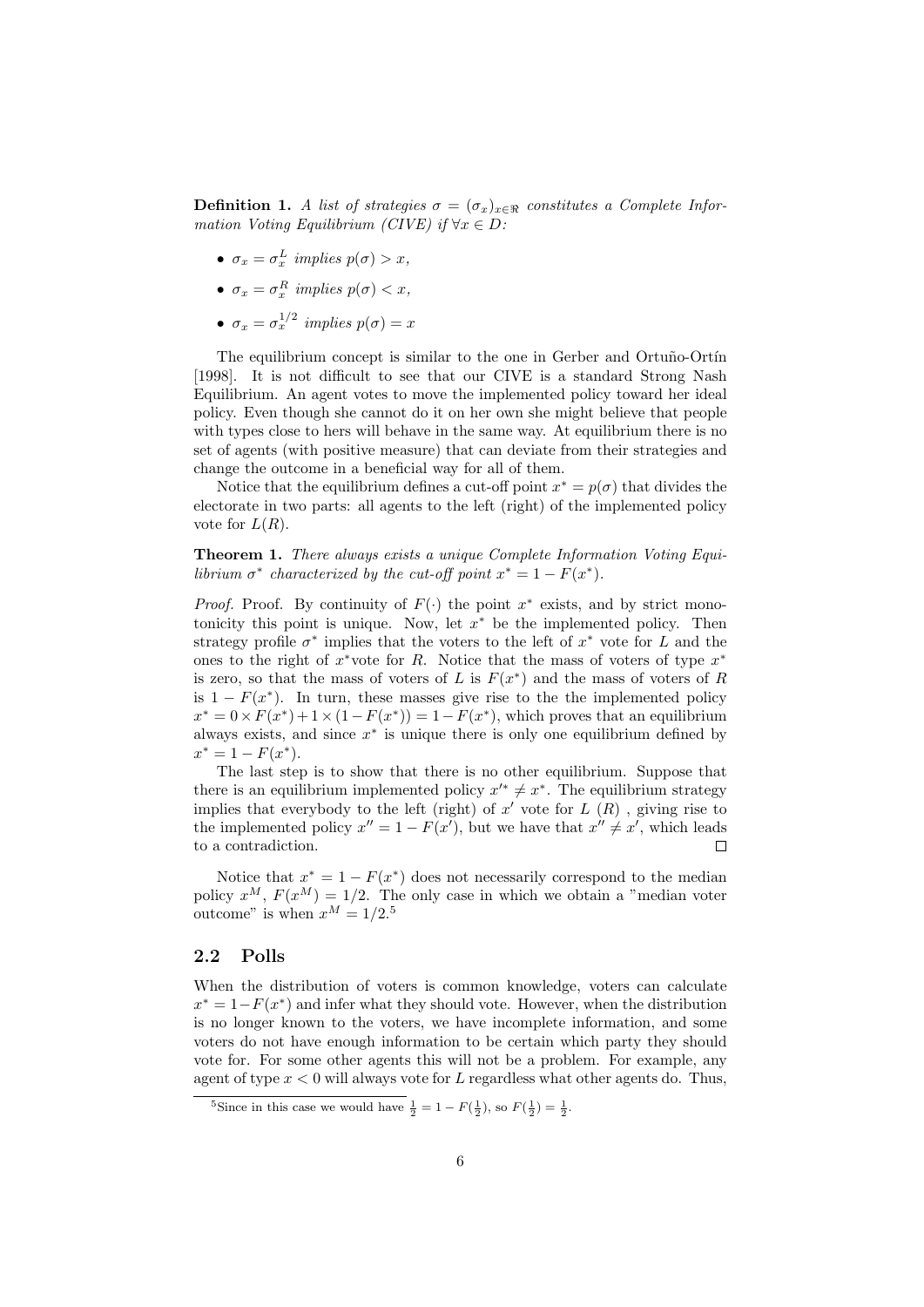it is clear that all agents with type outside the interval [0, 1] have a dominant strategy. We will call agents with  $x < 0$  as *left partizans* and agents  $x > 1$  as right partizans. It will be useful to denote by  $\rho_L$  the mass of left partizans, and by  $\rho_R$  the mass of right partizans, i.e.  $\rho_L = F(0)$  and  $\rho_R = 1 - F(1)$ . We denote the agents in [0, 1] as *moderate*. These agents have no dominant strategies, but the only relevant information they need to calculate their optimal strategy is the share of votes that each party will get. It can be argued, then, that polls can provide this information. The problem is, however, that "Voting intentions may change from day to day as the voters' perceptions evolve during a campaign, so that a poll, when published, may invalidate itself."( Myerson and Weber [10, page 102]). The question then is to find under which circumstances the election under incomplete information and polls lead to the same outcome as the election outcome when the distribution of agents' types is common knowledge. The answer to this question depends very much on the assumptions on voters' beliefs and the way they use the information provided by the polls. Here we will adopt a very simple model to deal with those issues that will yield clear results. We believe, however, that the basic results are robust to more general specifications as we discuss below.

We suppose that there is a sequence of polls at periods  $t = 0, 1, 2, ..., T - 1$ . The election takes place at period  $T$ . The question asked is: "what are you going to vote on the day of the election?" For  $t < T$  we write  $v^i_{x,t}$ ,  $i \in \{0,1,\emptyset\}$ to denote the voting intention that agent  $x$  (if asked) declares in period  $t$ . Thus,  $v_{x,t}^0$  ( $v_{x,t}^1$ ) denotes that x will vote for L (R) and  $v_{x,t}^{\emptyset}$  denotes that x doesn't know yet. This possibility of "indecision" is essential in our model. This is also a very common feature in many real elections.

A poll at the end of period t is a vector  $P_t(\varepsilon_t, u_t)$  such that  $\varepsilon_t$  is the percentage of people that, during period t, announced the intention to vote for L and  $u_t$ the percentage of people who announced not to know yet which party they will vote for. Thus we see a poll as providing information on current intentions (in this sense a poll is not a prediction of the election outcome). We assume that  $P_t$  is a statistically perfect poll and appropiatelly samples and measures voting intentions at that period. Since we impose the condition that in the election day everybody votes for one of the parties<sup>6</sup> we may write the outcome of the election as  $\varepsilon_T \equiv$  {percentage of people who vote for  $L$ }.

At each period  $t = 0, 1, ..., T-1$  agent x has subjective beliefs on the outcome  $\varepsilon_T$  given by  $\beta_{x,t}$ . These beliefs are CDF on [0, 1], i.e.  $\beta_{x,t}(y) = \text{Probability}\{\varepsilon_T \leq$ y}. In general  $\beta_{x,t}$  will depend on the original beliefs  $\beta_{x,0}$  and the information provided by the polls  $P_{t}$ ,  $t' < t$ . Define

$$
m_{x,t} = \sup\{y : \beta_{x,t}(y) = 0\}
$$
  

$$
M_{x,t} = \inf\{y : \beta_{x,t}(y) = 1\}
$$

We suppose that at period  $t = 0, 1, ..., T-1$ , agent x responds to a poll in the following way

$$
v_{x,t} = \begin{cases} v_{x,t}^1 & \text{if } m_{x,t}0 + (1 - m_{x,t})1 < x \\ v_{x,t}^0 & \text{if } M_{x,t}0 + (1 - M_{x,t})1 \ge x \\ v_{x,t}^0 & \text{otherwise} \end{cases} \tag{1}
$$

 $6$ As we explain below, our results do not depend on this condition.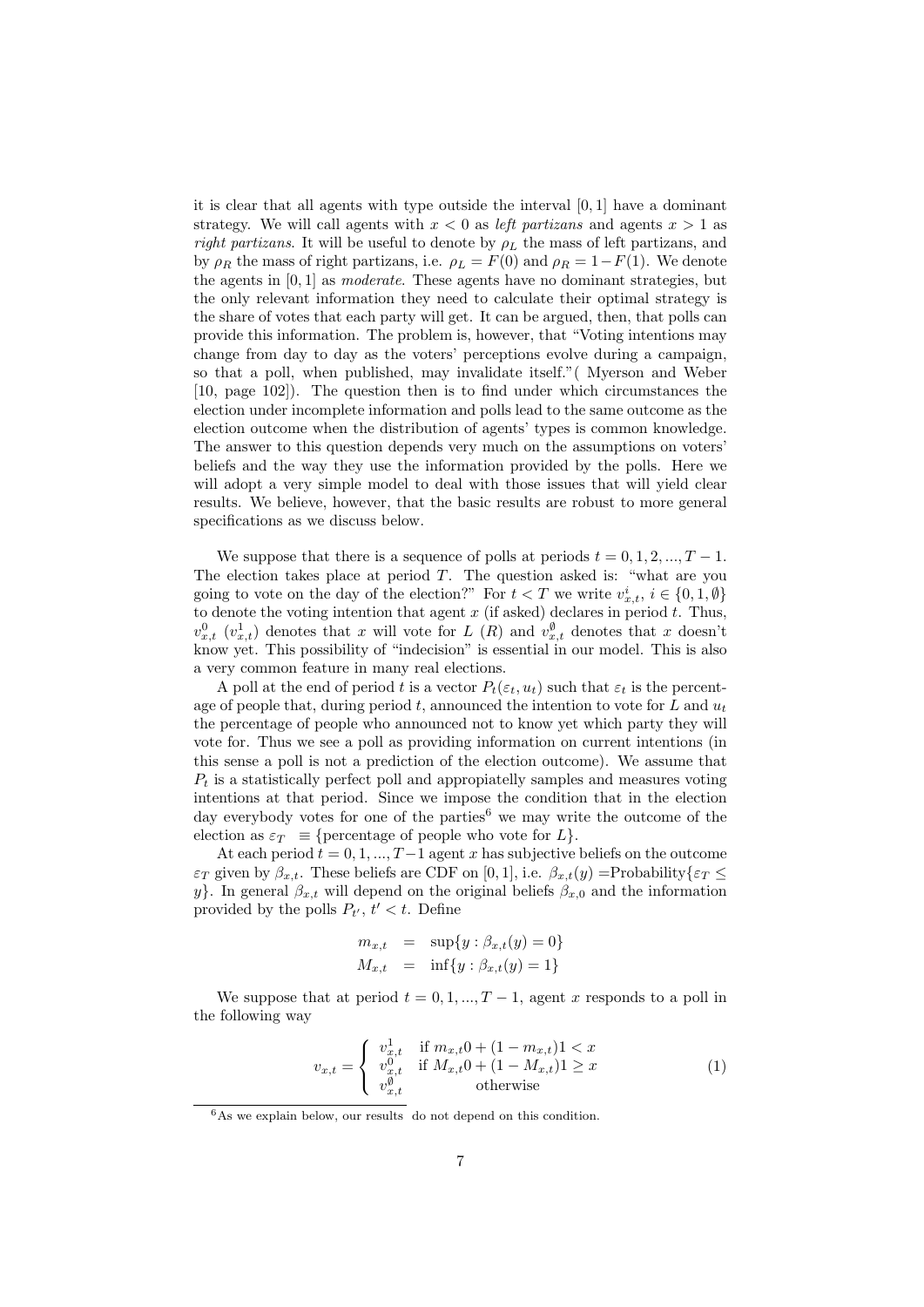Expression (1) just says that an agent answers that her vote will be for, say, R if the implemented policy can never be, according to her beliefs, to the right of her ideal policy. This is equivalent to saying that agents want to rule out the possibility of regret, i.e., the possibility that later on they do something different from what they had stated. Thus, agents only announce their vote intention when they are quite sure about it.

This may be seen as a very ad hoc feature of our model. We believe, however, that there is some intuitive justification for it. Moreover, the results in this paper are robust to changes that allow for more "flexible" rules. Thus, suppose that agents announce their vote intentions even tough they are not completely sure about their final vote. The results would be similar to the ones provided here as long as agents believe that with a high enough probability they will vote for the same party they said they were going to vote.<sup>7</sup>Now we have to describe the way people vote at period  $T$ . There are several ways to model this decision problem. Here we will assume that voters follow the rule in  $(1)$ . <sup>8</sup>

A type  $x$  agent will vote for  $L$  only if the expected implemented policyaccording to her subjective beliefs– is to the right of  $x$ . In the case the expected implemented policy coincides with the ideal policy an agent will vote with probability  $0.5$  for  $L$  (this is not essential and we could, alternatively, assume that she doesn't vote).

One might object against this type of behavior because (1) doesn't depend on the utility function. It turns out that this is not a problem in our model. Agents who were not undecided at period  $T-1$  will not be undecided at period T either, so their behavior wouldn't change if we introduce the expected utility in (1). The problem arises with people who at period  $T$  –the election day– don't know yet if the outcome will be to the right or the left of their ideal policies. In principle, it seems more reasonable to assume that they consider the expected utility rather than the expected outcome. This alternative, however, wouldn't change the type of qualitative results provided in this paper and so we stick to (1) for simplicity. Our results are also robust to other decision criteria for the undecided agents on the day of the election, including the possibility of abstention.

Now we must specify the way beliefs may change through time. Let  $P_{t-1} =$  $(\varepsilon_{t-1}, u_{t-1})$  be the information provided by the poll at the end of period  $t-1$ . Then the beliefs at period  $t$  are such that for all  $x$ 

$$
M_{x,t} = \varepsilon_{t-1} + u_{t-1}
$$
  
\n
$$
m_{x,t} = \varepsilon_{t-1}
$$
\n(3)

Here we are saying that agents believe that the number of votes  $L(R)$  will get

<sup>8</sup>Another, equivalent, rule is to assume that the relevant variable is the expected value of the implemented policy. Thus, at period  $T$  agent  $x$  votes in the following way

$$
\sigma_x = \begin{cases}\n\sigma_x^0 & \text{if } \int_0^1 (x - \varepsilon) d\beta_{x,t}(\varepsilon) < 0 \\
\sigma_x^1 & \text{if } \int_0^1 (x - \varepsilon) d\beta_{x,t}(\varepsilon) > 0 \\
\sigma_x^{1/2} & \text{otherwise.} \n\end{cases}
$$
\n(2)

<sup>7</sup>An alternative approach would assume that an agent announces her vote for the party that, for example, in expected terms is more likely to be the one she finally votes for. This, however, would rule out the possibility of undecided agents. Moreover, this approach requires more information than the one we assume here about the way agents change their beliefs  $\beta_{x,t}$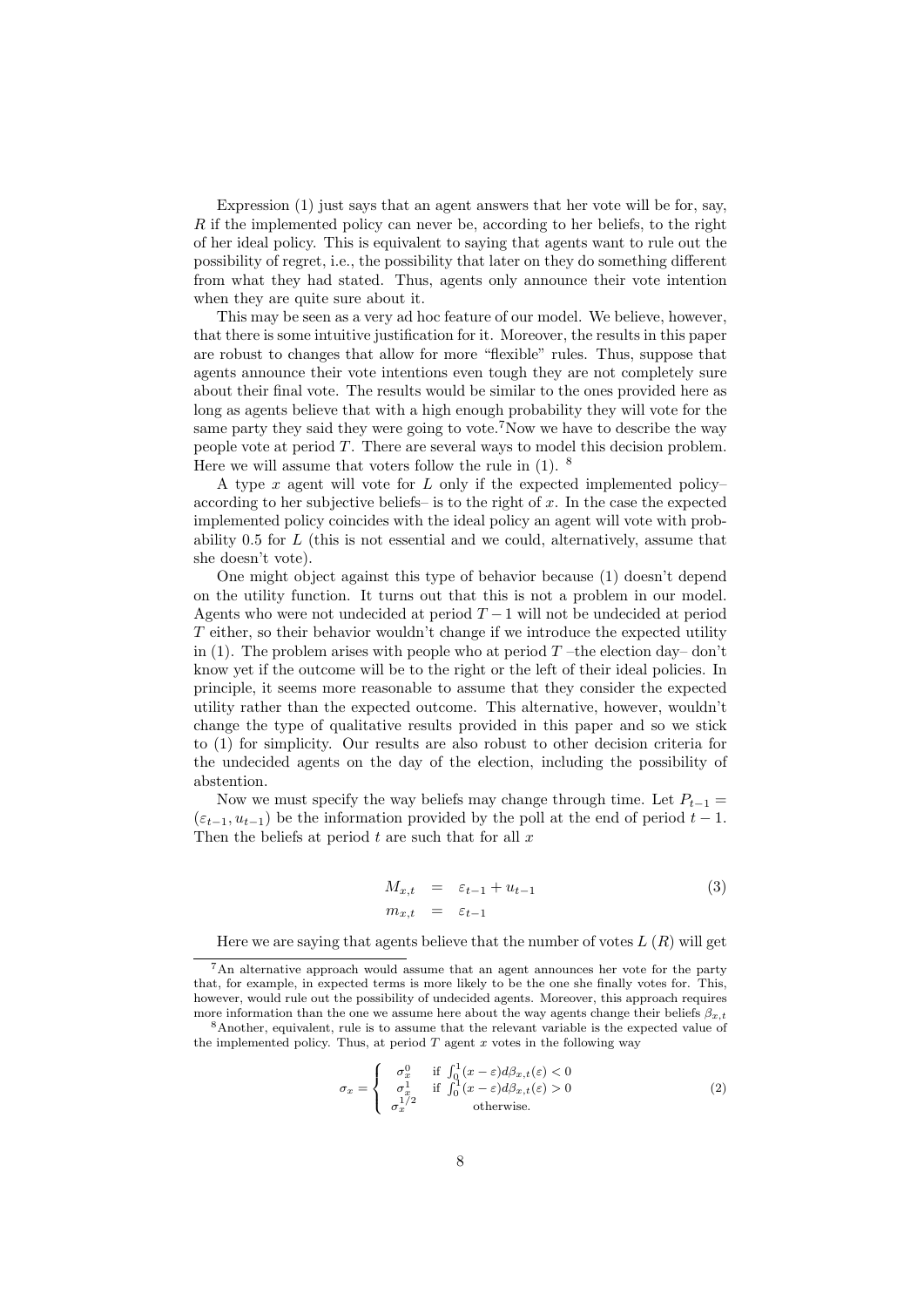cannot be less than  $\varepsilon_{t-1}$  (more than  $\varepsilon_{t-1} + u_{t-1}$ ). Notice that this restriction is compatible with the possibility that the ratio of votes in favor of L over votes in favor of R changes over time. The equalities in  $(4)$  also imply that, at period t, agents believe that with some positive probability (almost) all undecided agents will vote  $L$  and with some positive probability (almost) all undecided agents will vote  $R$ . In other words, this assumption captures the idea of a very imperfect information on the distribution of types. Since expression (4) is the same for all agents we can drop the subscript and write  $M_t$  and  $m_t$ .

We must now specify the beliefs agents have at period  $t = 0$ , when no poll has been conducted yet. We will assume –consistent with the idea that agents have a very imperfect information on  $F-$  that first period beliefs,  $\varepsilon_{x,0}$ , are such that only agents outside the interval  $(0, 1)$  will be sure about the party they will vote for. Therefore, we have that  $P_0 = (\varepsilon_0, u_0)$ , where  $\varepsilon_0 = F(0)$  and  $u_0 = F(1) - F(0)$ . Recall that we denote by  $\rho_L$  the mass of left partizans, and by  $\rho_R$  the mass of right partizans, i.e.  $\rho_L = F(0)$  and  $\rho_R = 1 - F(1)$ , so that we can also write the initial beliefs as  $P_0 = (\rho_L, 1 - \rho_R - \rho_L)$ .

We know that after publishing poll  $P_t = (\varepsilon_t, u_t)$  all agents know that the final implemented policy will lie in the interval  $[l_t, r_t] \subseteq [0, 1]$  where

$$
l_t = 1 - M_t
$$
  

$$
r_t = 1 - m_t
$$

Indeed, if all the undecided agents at period  $t$  finally vote for party  $L$  the implemented policy would be  $l_t = 0 \times M_t + 1 \times (1 - M_t) = 1 - \varepsilon_{t-1} - u_{t-1}$ , and if all of them vote for party R the implemented policy would be  $r_t =$  $0 \times m_t + 1 \times (1 - m_t) = 1 - \varepsilon_{t-1}$ . Thus, after poll t is published the set of still undecided agents coincides with the interval  $[l_t, r_t]$  and, given all our above assumptions, when poll  $t + 1$  is conducted agents with  $x < l_t$   $(x > r_t)$  will respond that they will vote for L  $(R)$ , and agents  $x \in [l_t, r_t]$  will declare to be undecided.

We are interested in the sequence of polls and elections outcomes

$$
P_0 = (\varepsilon_0, u_0), P_1 = (\varepsilon_1, u_1), ..., P_{T-1} = (\varepsilon_{T-1}, u_{T-1}), \varepsilon_T
$$

Recall that  $\varepsilon^*$  denotes the vote share obtained by L in the complete information case. If polls are good agregators of information we should observe  $\varepsilon_T = \varepsilon^*$ , or at least  $\lim_{T \to \infty} \varepsilon_T = \varepsilon^*$ . (By  $T \to \infty$  we mean that the number of polls, before the election day, goes to infinity). A sufficient condition for this to happen is that

$$
\lim_{T \to \infty} (\varepsilon_{T-1}, u_{T-1}) = (\varepsilon^*, 0)
$$
\n(4)

At period  $t = 0$  we have  $P_0 = (\varepsilon_0, u_0)$ . Now it is quite straightforward to calculate  $X^1_L$ , the set of types who at period  $t = 1$  announce to vote for L

$$
X_L^1 = \{ x \le l_1, \text{ where } l_1 = 1 - F(1) \}
$$
 (5)

In a similar way the set of types who announce to vote for  $R$  is

$$
X_R^1 = \{ x \ge r_1, \text{ where } r_1 = 1 - F(0) \}
$$
 (6)

Notice that (5) and (6) follow from the behavior described by (1). Agents at period  $t = 1$  believe that there is some positive probability that almost all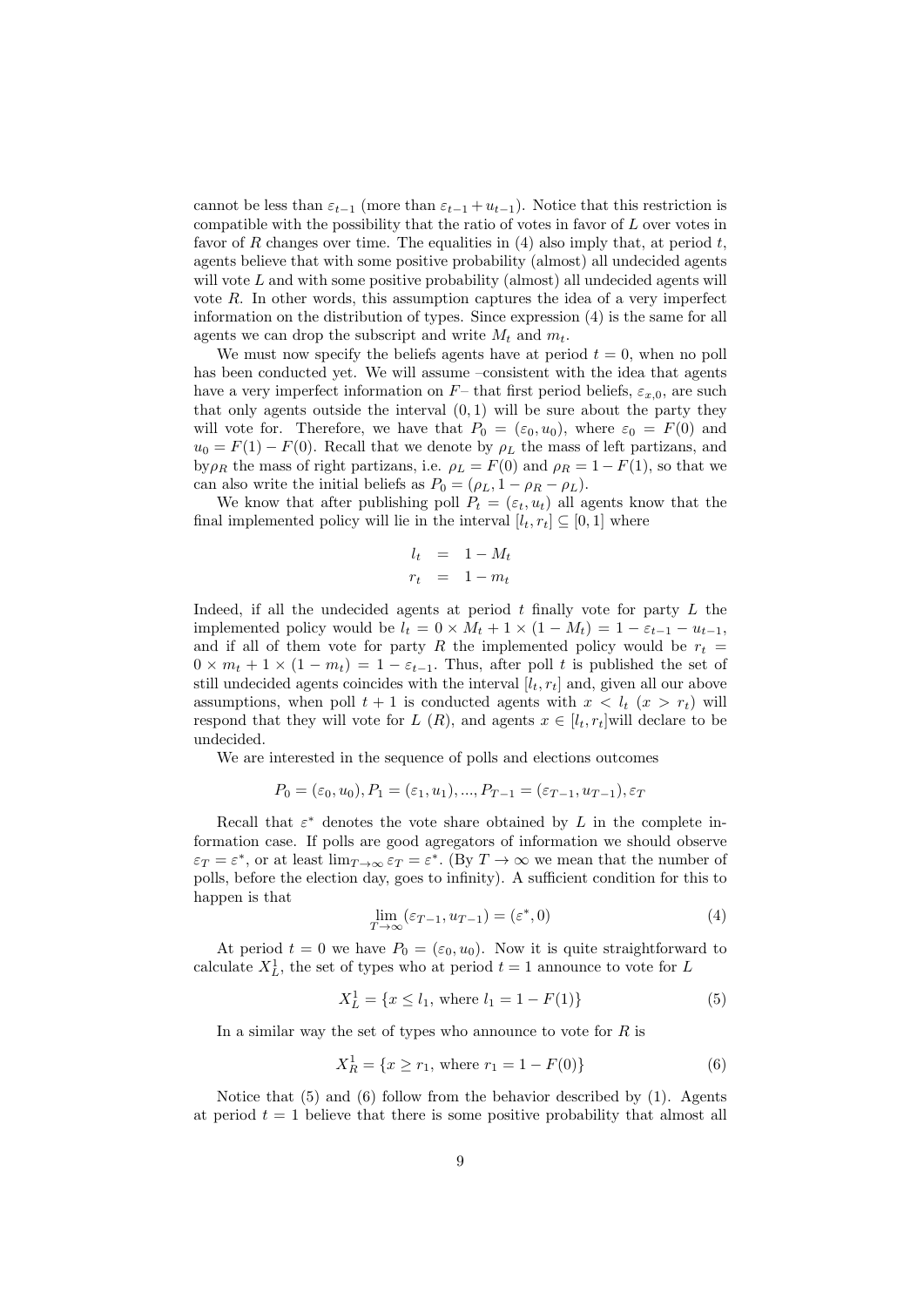undecided agent at  $t = 0$  vote for L. Were that the case the implemneted policy would be  $l_1$  and then all agents with ideal points to the left of such number should vote for L (a similar argument works for  $r_1$ ). For the rest of periods we can define-in a similar way to  $X_L^1$  and  $X_R^1$ - the set of types announciong their vote for  $L$  and the set of types announcing their vote for  $R$ 

$$
X_L^t = \{x \le l_t, \text{ where } l_t = 1 - F(r_{t-1})\}
$$
  
\n
$$
X_R^1 = \{x \ge r_t, \text{ where } r_t = 1 - F(l_{t-1})\}
$$
\n(7)

Then the variables we need to anlyze are  $l_t$  and  $r_t$ : at period t agents with type in the interval  $[l_t, r_t]$  are undecided and agents with type  $x < l_t$   $(x > r_t)$ will vote for L (R). Thus, given initial conditions  $l_0 = 0$ ,  $r_0 = 1$  the dynamic process to consider is given by the following system of equations

$$
l_t = 1 - F(r_{t-1})
$$
  
\n
$$
r_t = 1 - F(l_{t-1})
$$
\n(8)

If after a number of polls s with each subsequent poll the interval of the undecided does not change, then the process has reached a steady state where  $l_s = l_{s+t} = l^*$  and  $r_s = r_{s+t} = r^*$ ,  $t \geq 1$ . Plugging the expression for  $r_{t-1}$  into the expression for  $l_t$  we get:

$$
l_t = 1 - F(1 - F(l_{t-2})).
$$
\n(9)

This is a second order difference equation with initial values  $l_0 = 0$  and  $l_1 =$  $1 - F(r_0) = 1 - F(1).$ 

Next, we will establish sufficient conditions for the sequence of polls to converge to the complete information outcome. First define

$$
h(x) \equiv 1 - F(1 - F(x)), \ x \in [0, 1].
$$

Notice that the function  $h(x)$  captures the dynamic in (9)

**Theorem 2.** If  $h'(x) = F'(1 - F(x))F'(x) < 1 \ \forall x \in [0,1]$  then a sequence of polls will lead to the complete information outcome.

*Proof.* Notice that the complete information outcome,  $x^*$ , is a fixed point of *h*(*x*). Indeed, since  $x^* = 1 - F(x^*)$ , we have that  $h(x^*) = 1 - F(1 - F(x^*)) =$  $1-F(x^*)=x^*$ . Therefore, if  $h(x)$  has a unique fixed point it will be the complete information outcome and the (probably infinite) sequence of polls will make  $l_t$ to converge to its complete information value. It's straightforward to see that in that case  $r_t$  also converges to the complete information value. Uniqueness of  $h(x)$  is not guaranteed however, and depends on the form of the distribution function  $F(\cdot)$ . Given that  $h(x)$  is continuous and increasing, and  $h(0) > 0$  it is clear that the condition  $h'(x) < 1$  in [0,1] is enough to guarantee that there is  $\Box$ a unique fixed point in [0, 1].

The following straightforward corollary establishes when the sequence of polls will converge to a fixed point that could be different from the one associated to the complete information one.

**Corollary 1.** Let  $\underline{x}^*$  be the smallest fixed point of  $h(x)$ . If  $F'(1-F(x))F'(x) < 1$ holds in  $[0, \underline{x}^*]$  then it is a sufficient condition for  $l_t$  to converge to  $\underline{x}^*$ .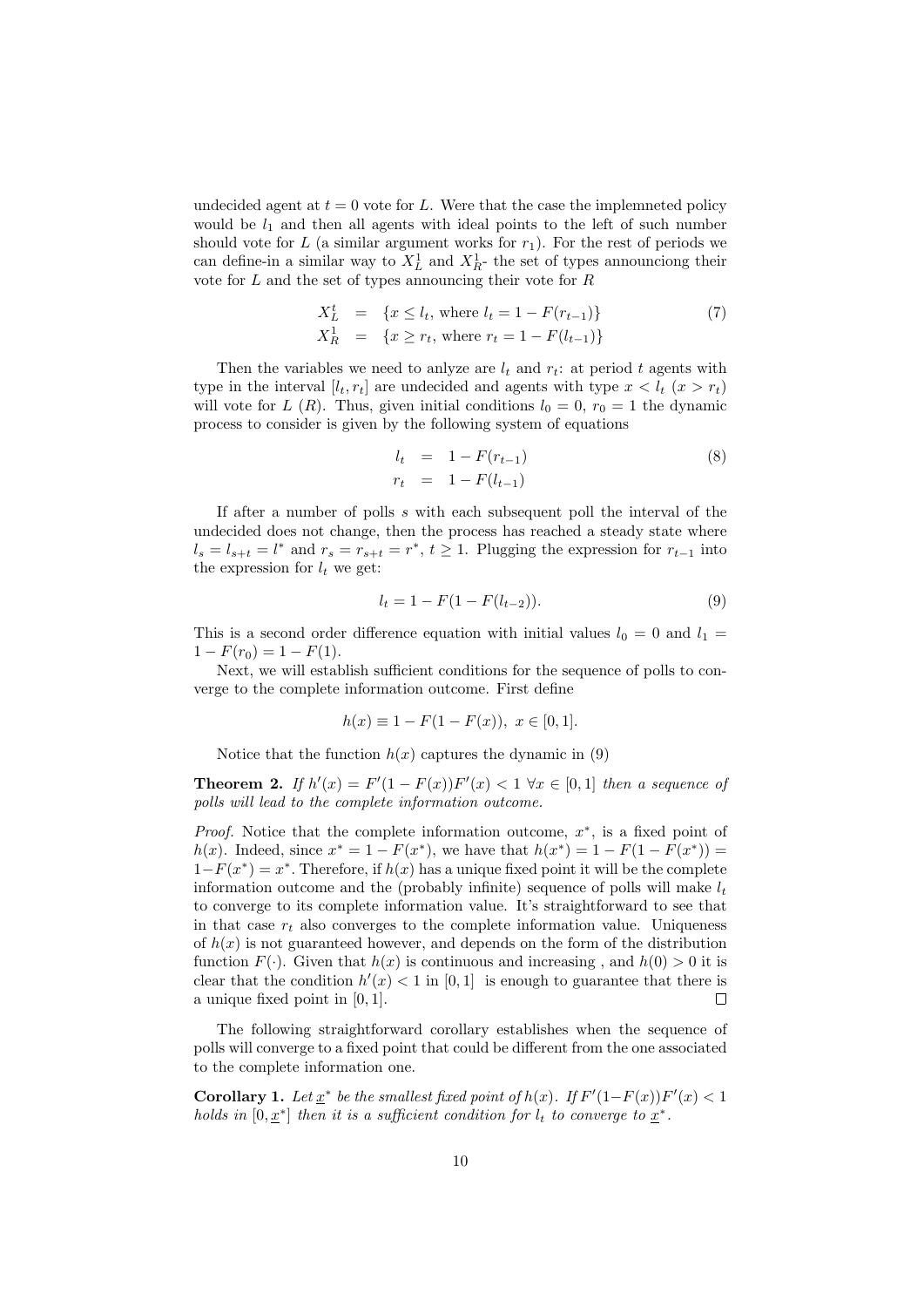Therefore, if  $F'(1 - F(x))F'(x) < 1$  holds in [0,1] then the complete information outcome is a unique fixed point of  $h(\cdot)$ , and a sequence of possibly infinite polls will converge to it. In absence of fixed point uniqueness Proposition 1 also tells us that if there is a fixed point  $\underline{x}^*$  such that  $\underline{x}^* < x^*$  with  $x^*$ being the fixed point corresponding to the complete information outcome, and if  $F'(1 - F(x))F'(x) < 1$  is satisfied in the interval  $[0, \underline{x}^*]$ , then we will have a mass of undecided voters located in  $[\underline{x}^*, \overline{x}^*]$ , with  $\overline{x}^* = 1 - F(\underline{x}^*)$ . In this case, the polls cannot lead to *complete information*, and there will always be some positive mass of undecided voters in  $[\underline{x}^*, \overline{x}^*]$ , no matter how many polls will be conducted afterwards.

Inequality  $F'(1 - F(x))F'(x) < 1$  may seem a little strange; however it can be intuitively explained in the case of a symmetric distribution of the undecided at period 0. It provides a sort of upper bound of the the maximum of the probability density function, or putting it differently, an implicit lower limit on the variance of the distribution. When most of the mass of the undecided is located close to the mean of the distribution, their influence in the election is potentially so large that there can be no improvement in information in the sense of having less undecided citizens.

To illustrate the insight of the Theorem , we provide a couple of examples with different citizen preference distributions. First, assuming that  $F$  is uniform on the interval  $D = [-\rho_L, 1 + \rho_R]$ , we have that:

$$
F'(1 - F(x))F'(x) = \frac{1}{(1 + \rho_R + \rho_L)^2}.
$$
\n(10)

Given  $\rho_R + \rho_L > 0$ , then  $\frac{1}{(1+\rho_R+\rho_L)^2} < 1$ , therefore the sufficient condition for uniqueness and convergence hold for all  $x \in [0,1]$ . On the other hand, an extreme case when the condition fails is provided by a symmetric triangle distribution with small masses of partizan voters. In fact, a simple numerical application shows that for  $\rho_L = 0.05$  and  $\rho_R = 0.07$  and the triangle distribution, polls cannot improve the information since at least 98.5 per cent of the voters in [0, 1] will remain undecided. In Section 4 we provide further examples of distributions for which the minimum undecided mass can be between these two extremes examined here.



Figure 1: Examples of  $h(x)$ 

Figure 1 shows the plots of the  $h(\cdot)$  function for the two cases mentioned above. In the uniform case, there exists only the fixed point corresponding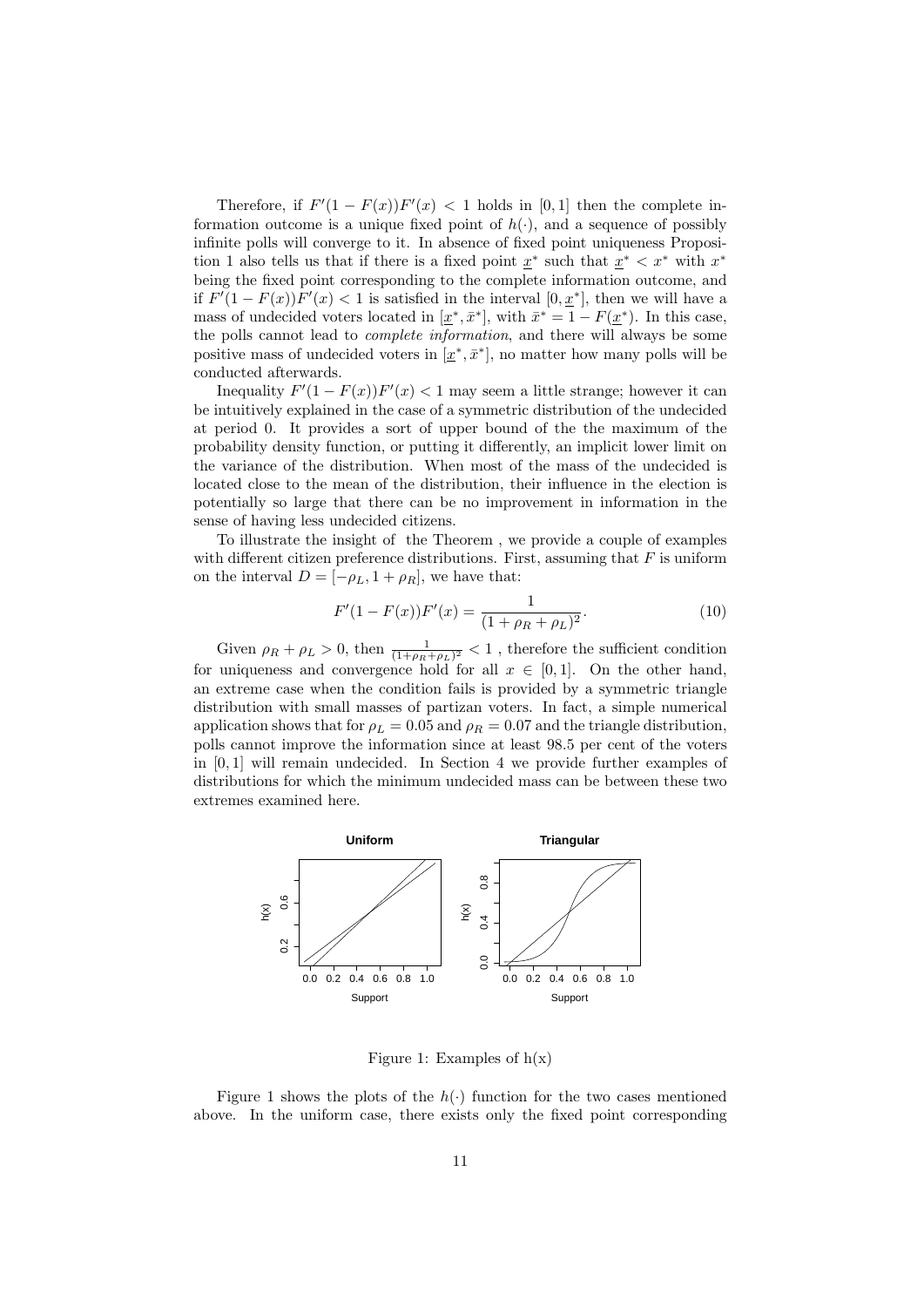to the complete information outcome, therefore, with enough polls, it can be achieved. On the contrary, in the triangular distribution case, we can see that there are three fixed points: the complete information one,  $x^*$ , in the middle, the left one,  $x_l$ , where  $l_t$  converges, and the third one  $x_r$ , which corresponds to the point  $r_t$  would converge to. It is easy to see that the condition for  $l_t$  to converge to the complete information outcome does not in fact hold. The two non-middle fixed points define the interval where the minimum possible mass of undecided citizens is located on.

In the Appendix, we examine an extension of the model that allows for some day-to-day political noise that can shift the ideological position of the citizens to the left or the right. The only significant difference is that in this case the polls can never help reach the complete information outcome, so there will always be some undecided voters. This extension provides some other interesting insights. In fact one implication is that the results of the model can follow even with potentially biased polls or with citizens lying, as long as the bias is relatively small and bounded. What this means is that if the results of polls are biased but this bias is a random variable that is drawn from a distribution of a known support, the voters can still calculate minimum and maximum implemented policies by taking into account the most extreme cases of bias possible. If the bias is relatively small the mechanism of the model still works with the only difference that in this case polls can never bring the society to complete information. On the other hand, if the bias is relatively big, polls are unable to offer any information to the undecided voters.

An important assumption that we have maintained so far is that agents respond honestly in polls. Even though it may be a strong assumption, a model with more strategic agents would be intractable. Even if some partizan voters have incentives to misrepresent their views, the discussion in the Appendix shows that our model can deal with this situation as long as the share of strategic agents is not too large. On the other hand, if all agents are strategic, then polls are not an accurate description of the electorate and in this sense they become useless as they provide no information to the undecided voters.

### 2.3 Three-party case

In this subsection we will briefly go over the three-party case. With three parties we assume that there is a party  $M$ , located between  $L$  and  $R$ . Moreover, we assume that there exists a mass of  $M$  partizans who, whatever the reason, have made up their mind and will vote for  $M$ . Given this the model still holds and no other voter except the M partizans vote for M. The reasoning is as follows. Since the implemented policy is a convex combination of all three policies, voting for the extreme parties has a greater effect on the implemented policy. As such, a voter that is interested in moving the implemented policy more towards his own optimal policy, say to the right, prefers to vote for  $R$  instead of  $M$ . This result can naturally be extended to the case of polls: no agent ever declares he will vote for  $M$ , with the exception of its own partizan voters.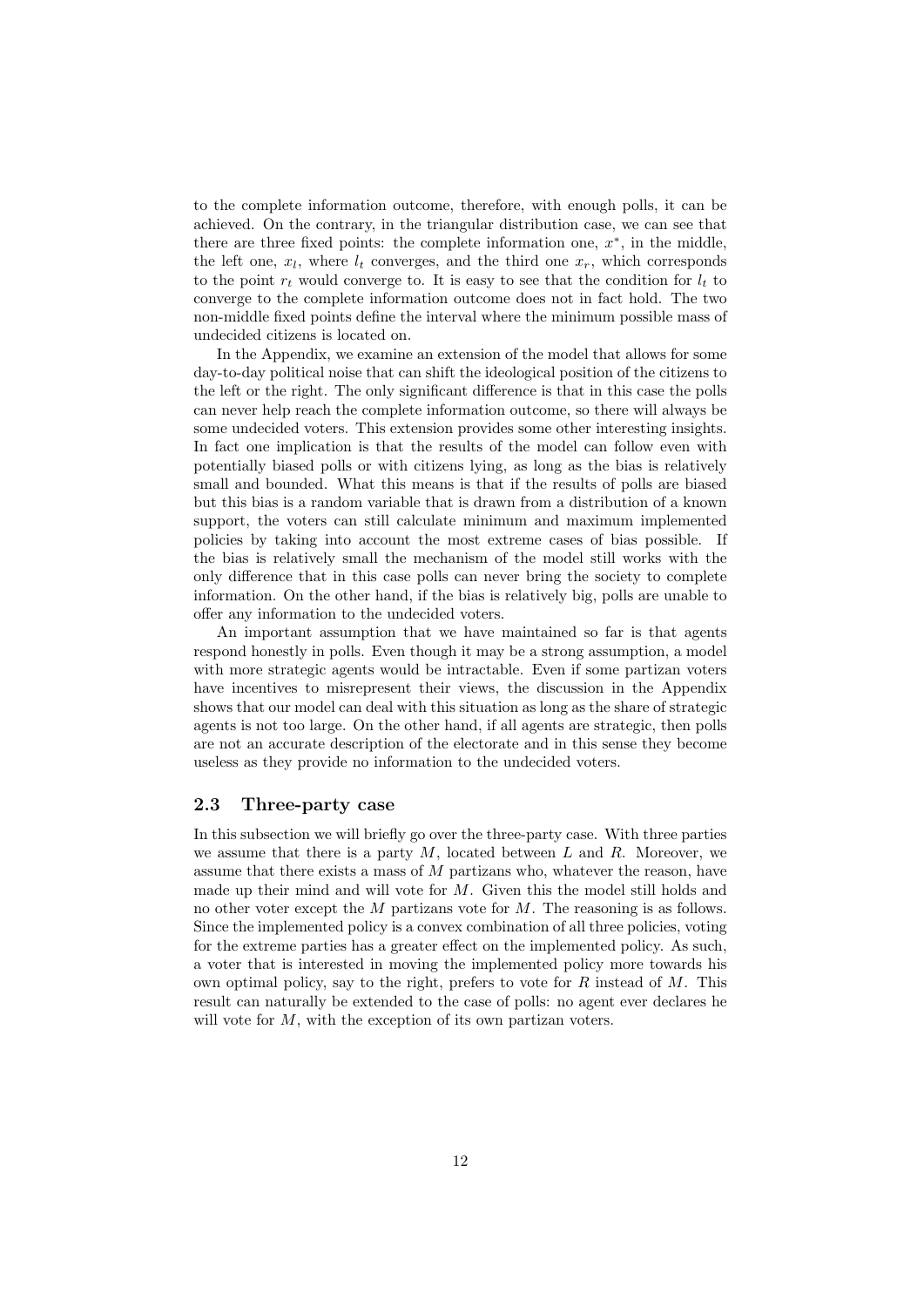## 3 Empirical Evidence

We use the January 2015 Greek election case to briefly go over some empirical evidence regarding the influence of the number of polls on the undecided vote and winner's share. After the previous parliament failed to elect a new head of state constitutional provisions forced its dissolution. The announcement of the election took place on December 29 with the date set on January 25, making the campaigning period a little more than three weeks long. There were plenty of polls conducted by a number of public opinion polling organizations and companies. Most organizations had time to conduct four to five polls before January 25.



Figure 2: Polling for the January 2015 Greek general election

Figure 2 shows the percentages of undecided voters reported by four polling organizations:<sup>9</sup> GPO, ALCO, University of Macedonia Public Polling Unit and Pulse in chronological order. The  $x$ -axis in each of the graphs shows the number of polls conducted by each organization before the election took place.<sup>10</sup> Only polls conducted after the election were called are reported because at this moment the positions of the parties must be thought as given. Furthermore, under the assumption that respondents answered thoughtfully and given that the election was imminent, the answers are taken to represent the respondents' true voting behavior.

<sup>9</sup>The data was compiled from a number of news sources and the polling organizations own reports.

 $10$ Meaning that 1 signifies the last poll before the election, 2 the second to last poll before the election and so on.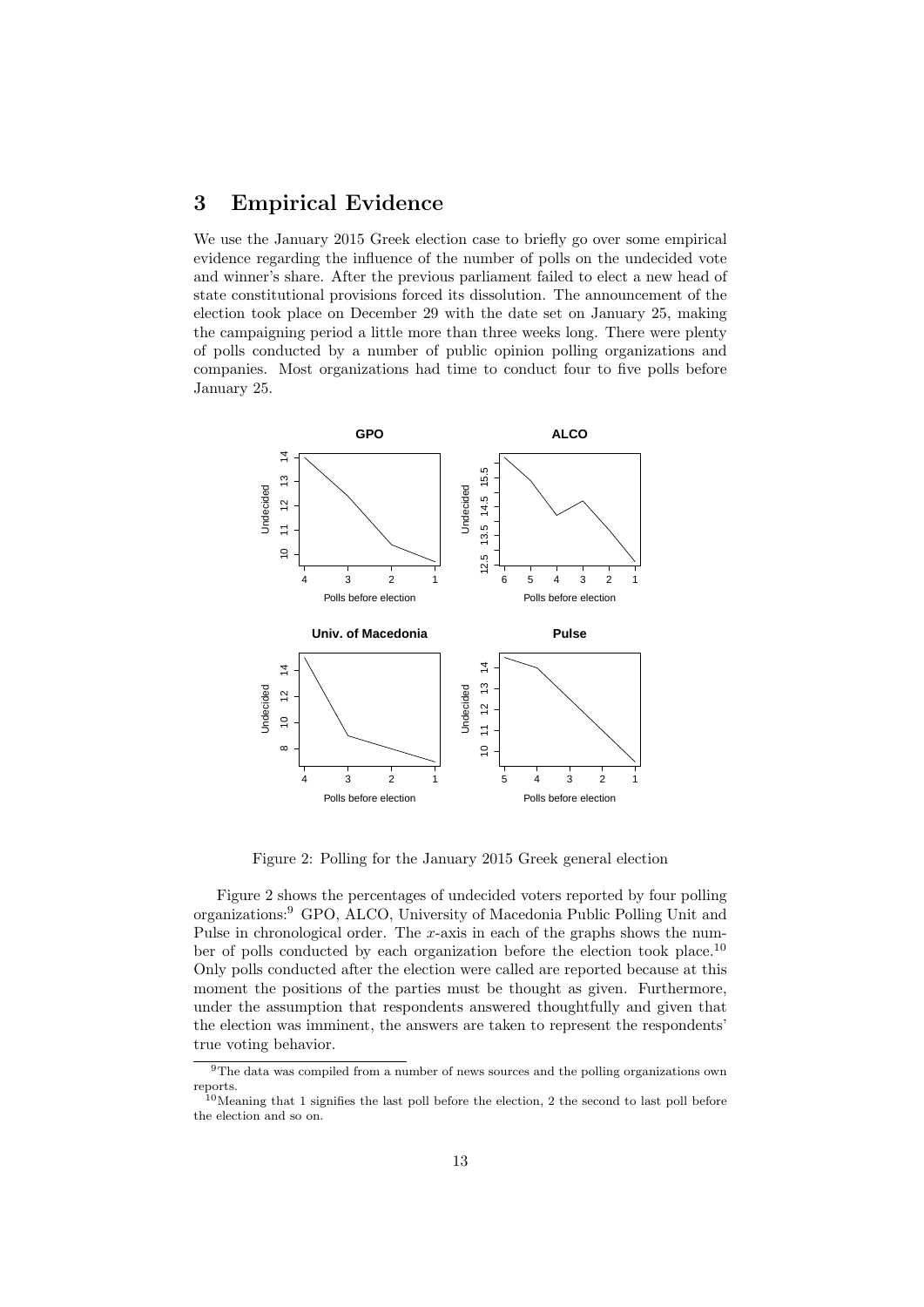From the results presented here, with the exception of the University of Macedonia results, "undecided" means any voter who when asked what he would vote he did not give a party as an answer, or put it differently he is classified as "undecided" if he answered any of the following: "I will vote blank", "I will abstain", or "I don't know/ I haven't decided yet." In reporting their results for the parties and "undecided" shares, the University of Macedonia first discarded those who indicated they would vote blank or that they would abstain, therefore their "undecided" share includes only those who specifically answered they had not decided yet. However they do report what was the share of original answers that were blanks and abstentions. Figure 3 shows the



Figure 3: University of Macedonia polls

percentage of the undecided along with the percentage of blanks and abstentions. All graphs tell the same story: the percentage of the undecided voters, in any way we choose to define them, goes down with every single poll as the date of the election comes closer In Figure 4 in the left panel we plot the frontrunner Syriza's expected results of the four polling organizations together. When more than one organizations published results at the same day, we took the average of them. These results show, that abstracting from random noise, there is no monotonic effect of the number of polls on the predicted share of Syriza. This could imply the absence of a pure bandwagon or underdog effect in this election. At the same time, in the right panel, we plot the difference between the same Syriza shares depicted on the left one, and the ND (the second party in the election, leaving office) shares. The difference is positive, showing that Syriza was always the frontrunner, but it was not monotonic in the number of polls.

A finding of the theoretical model is that the citizens who are more likely to abstain are mostly the voters who are ideologically more moderate. We provide some evidence about that in the appendix. The important finding is that there is a positive relationship between being ideologically in the center and being undecided. This positive relationship along with the findings that more polls imply less undecided voters, and the non-monotonic effect of polls on the share of the winning party and its difference from share of its contender are all features that the theoretical model is able to accommodate.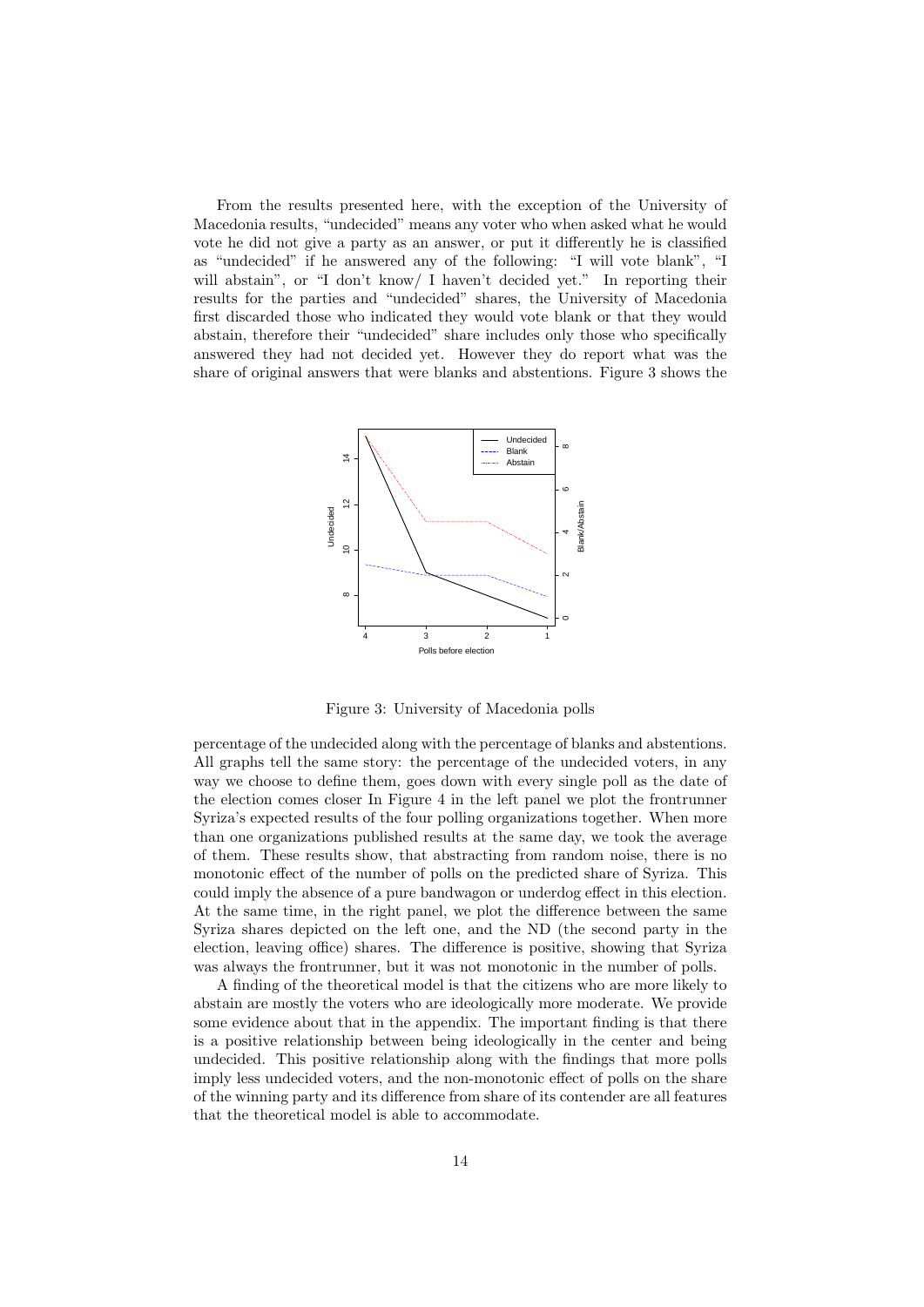

Figure 4: Syriza predicted share

# 4 Implemented Policy and Welfare Analysis

In this section we will discuss the influence of polls on the implemented policy and on welfare. From the preceding discussion it should be clear that the behavior of the undecided citizens on the day of the election does not affect the choice of the decided citizens: if after, say, k polls there is an election, then all citizens understand that the implemented policy will lie somewhere in  $[l_k, r_k]$ regardless of whether the undecided voters abstain, follow a decision criterion under uncertainty or simply randomize their choice. This is why the model is robust on the decision criterion used by the undecided citizens at the election day. For concreteness however we will assume in this section that the undecided citizens simply use the midpoint of  $[l_k, r_k]$  as a cutoff point:

$$
x_U^k = \frac{l_k + r_k}{2}.
$$

This means that all the undecided citizens to the left (right) of  $x_U^k$  vote for  $L(R)$ . Then, if there were an election right after the k-th poll we would have the implemented policy defined as follows:

$$
x^k = 1 - F(\frac{l_k + r_k}{2})
$$

If the conditions for the complete information outcome hold then  $x^k$  will converge to  $x^*$ .

We assume that social welfare is represented by the utilitarian welfare function:

$$
W(x) = \int_{D} v(|\hat{x} - x|)dF(x)
$$
\n(11)

with  $\hat{x}$  being the implemented policy. Thus,  $W(x^k)$  is the social welfare that well be obtained if the election takes place of or the k th poll. In the case of would be obtained if the election takes place after the  $k$ -th poll. In the case of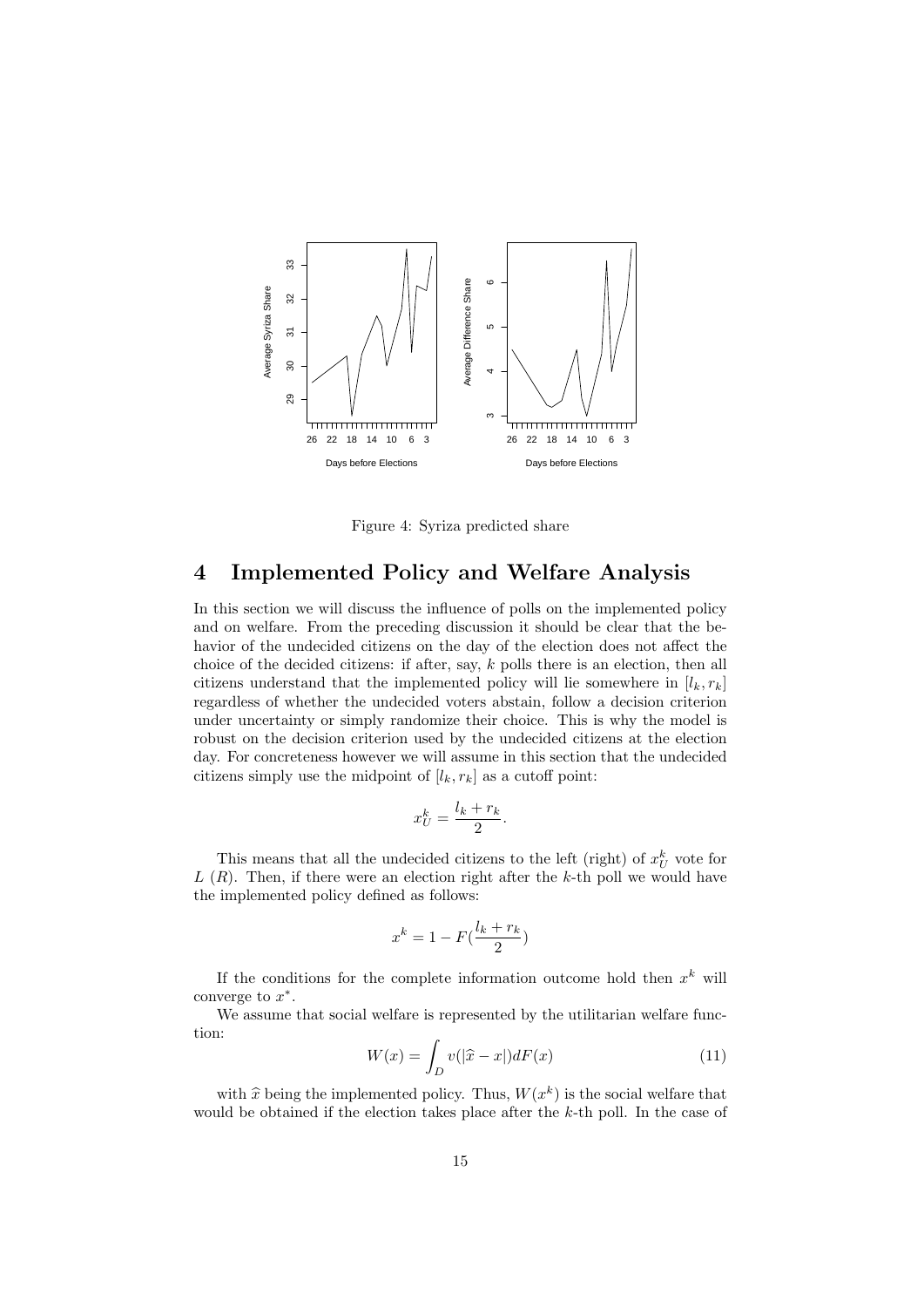linear utility  $v(|\hat{x} - x|) = |\hat{x} - x|$ , the welfare function is strictly concave in  $\hat{x}$ as long as  $f(\hat{x}) > 0$  for all  $\hat{x} \in D$ , and it has a maximum at the point  $x^M$  that satisfies:

$$
\frac{1}{2} = F(x^M)
$$

i.e., at the median citizen. For  $v(|\hat{x} - x|)$  strictly concave in  $\hat{x}$  it is easy to see that this welfare function is also strictly concave in  $\hat{x}$  but its maximum will generally not correspond to the median citizen. For instance, in the quadratic case, the maximum occurs at the mean of the distribution. Focusing on the linear utility case, the welfare is increasing as the implemented policy is getting closer to the median citizen and decreasing when the implemented policy moves away from him. Notice that in case of complete symmetry, that is  $\rho_L = \rho_R$  and symmetric density function  $f(\cdot)$  around point 0.5, the implemented policy will stay at 0.5. In this case the maximum welfare possible is achieved no matter the number of polls and no matter the mass of undecided agents because with each poll each party gets the exact same mass of voters and they start with the same mass of partizans.



Figure 5: Uniform distribution example

The fact that welfare is strictly concave in the implemented policy can help us analyze the social welfare using the levels of the implemented policy rather than the levels of the welfare itself. In particular, if the density function is symmetric around the median, then welfare is a strictly increasing function of the distance of the implemented policy from the median voter. Take the case of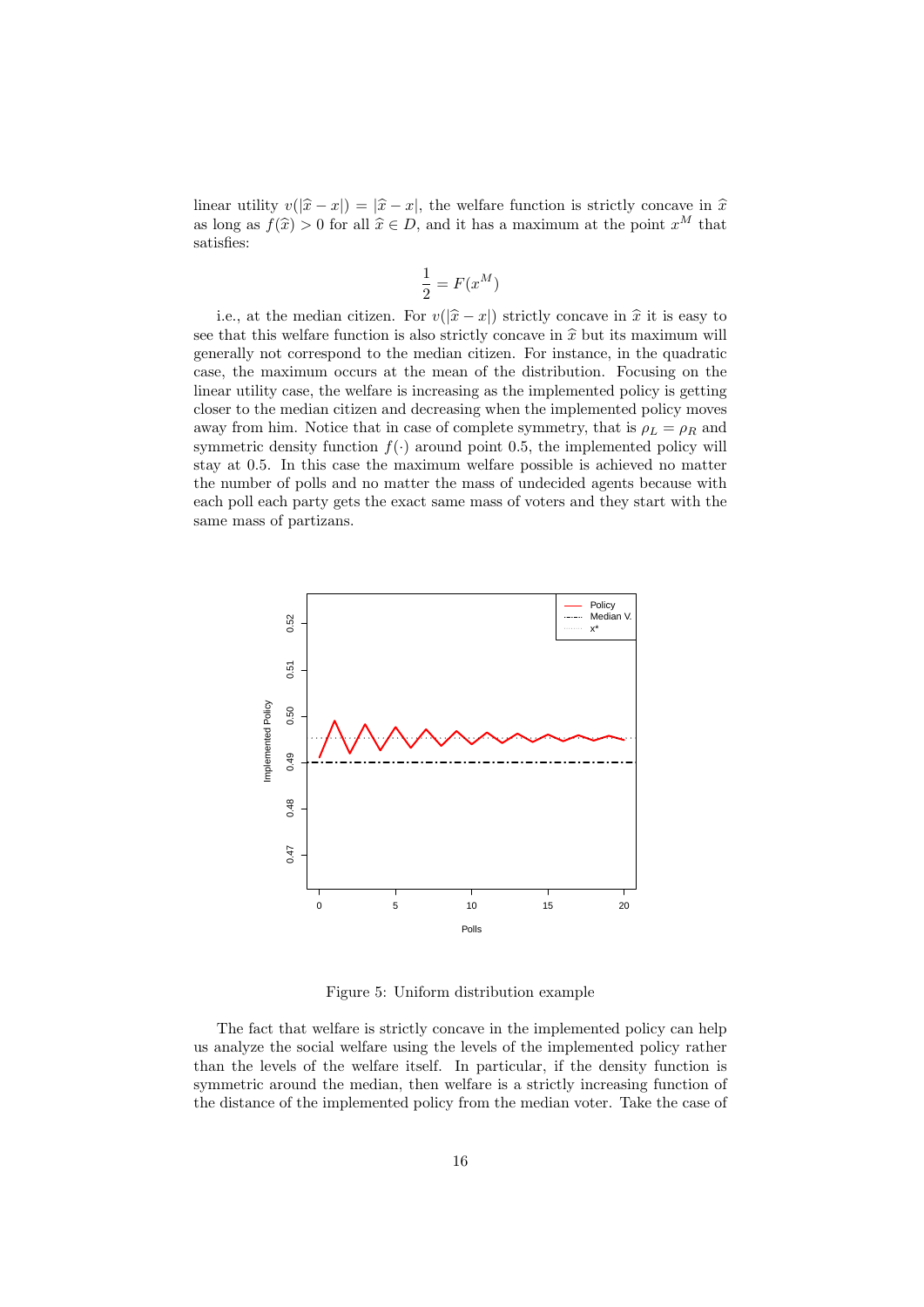a uniform distribution of the voters and without loss of generality assume that  $\rho_L > \rho_R$  (since we have already discussed what happens in case of symmetric distribution and  $\rho_L = \rho_R$ ), an example of which, with  $\rho_L = 0.07$  and  $\rho_R = 0.05$ is depicted in Figure 5.

This figure shows how the implemented policy moves with every poll, and how far the implemented policy is from the median voter and the complete information outcome  $x^*$ . Since the welfare moves in a parallel way to the distance from the implemented policy to the median, the figures shows that neither the implemented policy nor welfare are monotonic in the number of polls. In fact there are polls that are welfare reducing: the first poll takes the implemented policy away from the median voter but also away from the complete information outcome. We have already seen that with the uniform distribution the complete information outcome can be reached. However this example shows that given a number of polls an additional one is not always better from a social point of view.

In the next example we will focus on a left-skewed Beta distribution with parameters  $\alpha = 1.4$  and  $\beta = 1.1$  and  $\rho_L = \rho_R = 0.05$ . In this case we do not have convergence to the complete information outcome: there will always be undecided voters and their mass cannot be lower than 67 per cent. See Figure 6.



Figure 6: Beta distribution example,  $\eta = \theta = 0.05$ 

The implemented policy is decreasing on average, getting closer to the full information outcome, but it will never converge to it. The implemented policy converges to  $x = 0.56$ , however the complete information outcome is only at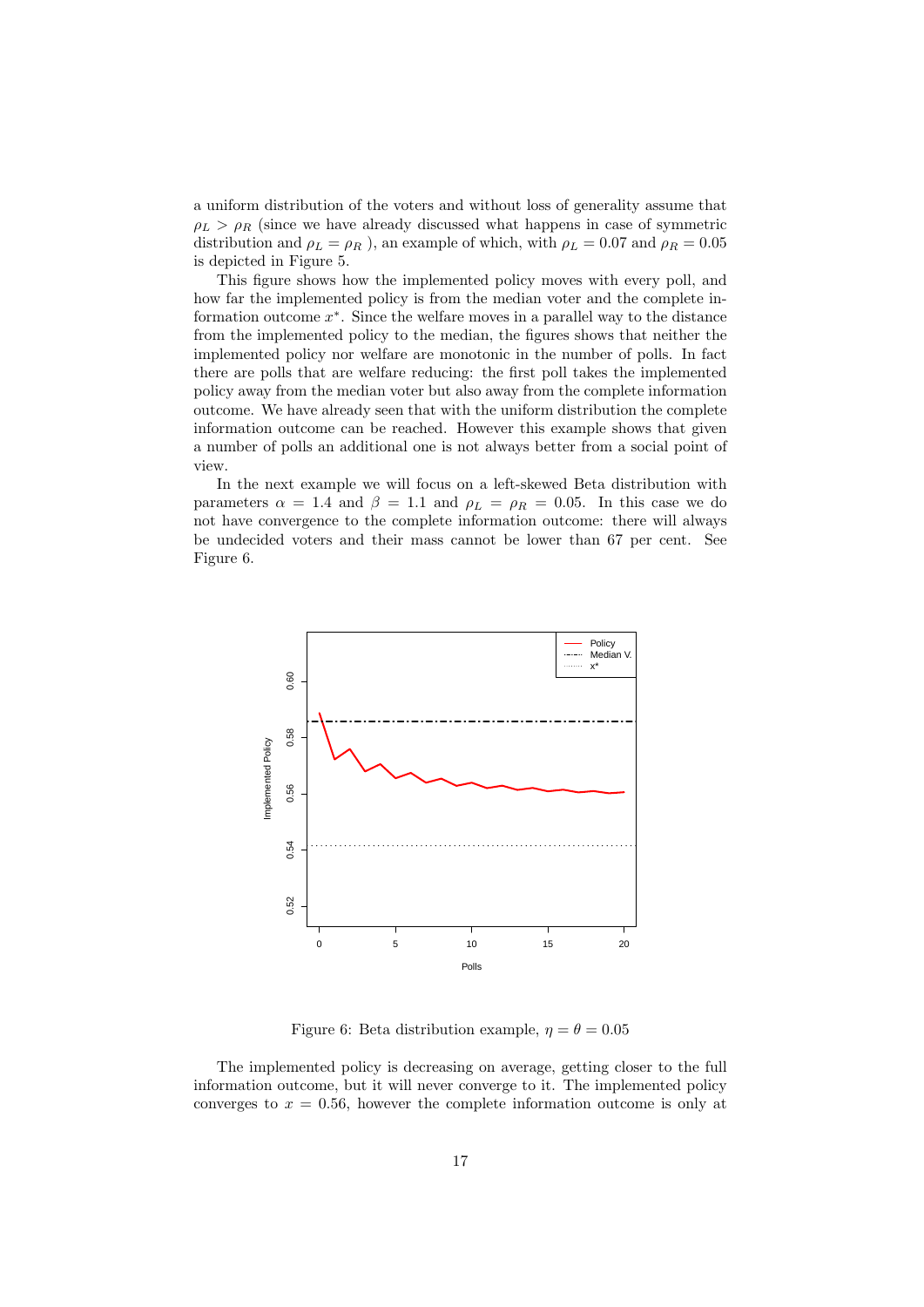$x^* = 0.54$ : the distribution is skewed to the left so there are relatively more undecided citizens located in ideologies close to  $R$ . The polls cannot reveal information to the more centrist undecided citizens. Welfare is on average decreasing with more polls, as the implemented policy is getting farther from the median citizen. The polls cannot lead to complete information and on average more polls make the citizens worse-off. Furthermore we can see that if there are not many polls conducted then the welfare has high variability from one poll to the other.

Summing up, if the conditions for the convergence to the complete information hold, then we know that a sequence of polls can lead us to the complete information outcome. However, even in this case, both the implemented policy and the citizen welfare are not necessarily monotonic in the number of polls.

An interesting question is if it is beneficial for the society to have plenty of polls before the election or whether there should be restrictions on their publication. The fact is that there is no way to know a priori if the polls will be welfare increasing or decreasing. There is an infinite number of possible distributions, and in some of them the welfare will be on average increasing and in some others on average decreasing. What we can say however, is that with more polls, and as the implemented policy is converging, the variability of the welfare will decrease and the outcome will tend to the complete information one as much as possible.

### 5 Conclusions

In this paper we examine a proportional representation voting model with polls in which the distribution of voter preferences is unknown. The model captures three actual qualitative features, that to the best of our knowledge cannot all three be replicated by any other model. First, the lack of monotonicity of the share of the leading party in the number of polls, second, the mass of undecided voters is decreasing in the number of polls, and third, there is a positive correlation between having a centrist ideology and being undecided. The most important finding of the paper is that although each poll weakly decreases the mass of undecided voters, a sequence of polls may not always be able to decrease this mass to zero and reveal the complete information outcome to the citizens. On top of that, there might be polls that actually push the society away from the complete information case: if the last poll before the election is such a poll, and we are interested in having an election result as close to the complete information as possible, this polls should not have happened. On the other hand, this bad influence can be remedied with a new extra poll. However without information about how the distribution of preferences looks like we cannot know if the final extra poll before the election has a beneficial effect or not. However, if the number of polls is sufficiently large the outcome approaches as much as possible to the complete information case.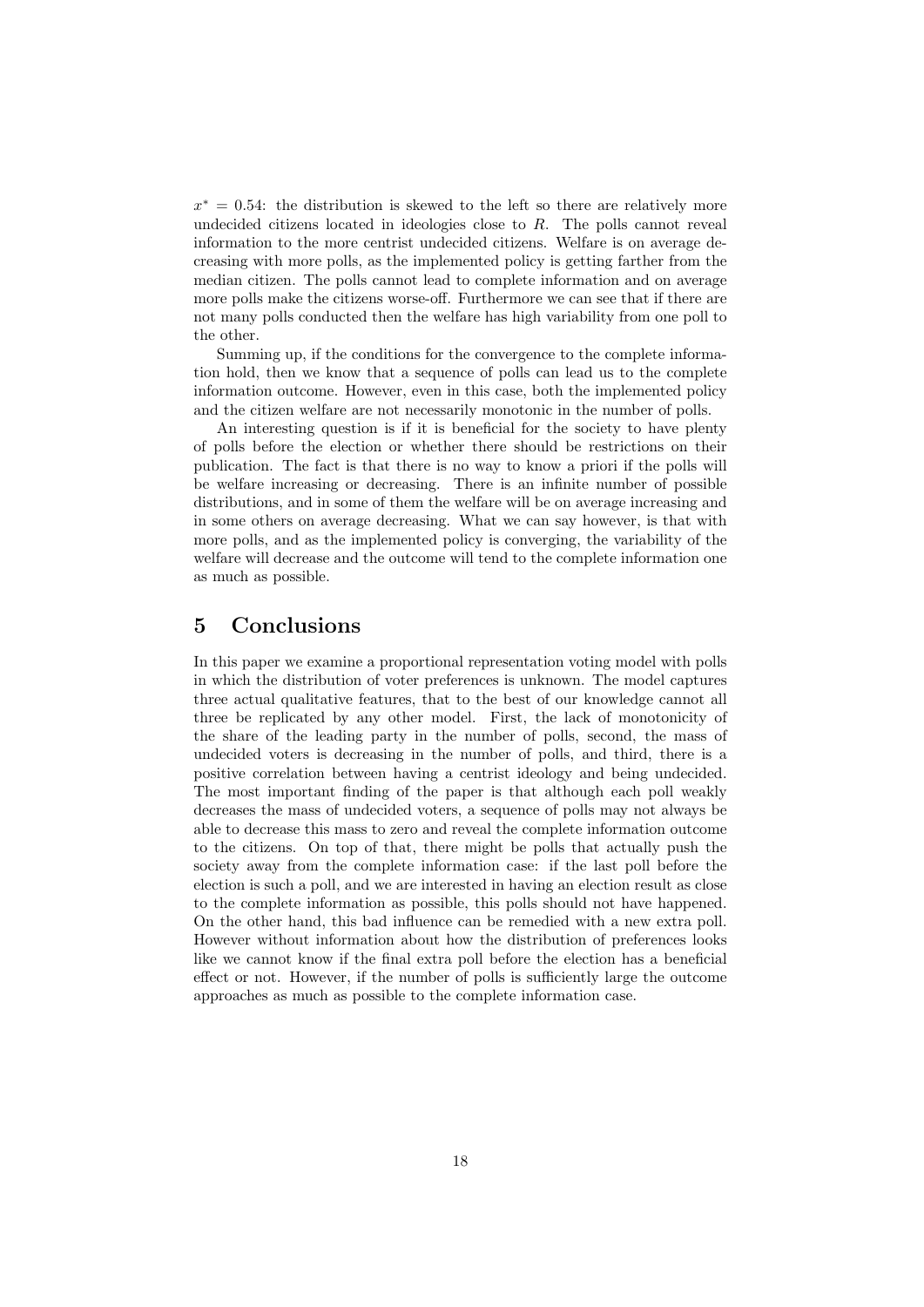# A Appendix

### A.1 Position Uncertainty

Even though the citizens have preferences over the implemented policy, it can often be the case that their opinions can change from day to day, due to random political noise. The assumption that this section maintains is that, while a citizen's ideological position can change due to random shocks, this position will not stray to far away from his initial ideological position. We will model this by assuming that the optimal policy for a voter with initial position  $x$  can move randomly around a small interval  $[x-\epsilon, x+\epsilon]$ , with  $0 < \epsilon < \min\{\rho_L, \rho_R\}$ . This is the only difference with the previous model. That is, using the distribution of voter optimal policies we have previously defined as a reference, each voter's optimal policy can change from day to day, moving randomly in this small interval. For simplicity we assume that partizan voters do not get the shock.

The timing of the new set-up is as follows. At time  $t$  the citizens calculate  $[l_t, r_t]$ , a poll takes place to which the citizens respond truthfully and then a shock takes place. Afterwards we can have the election, or we start over with a new poll. The shock is not necessarily common to all voters. Now at the beginning of the game, each voter  $x$  is aware of their initial optimal policy and the interval  $[x - \epsilon, x + \epsilon]$  that their optimal policy can fall into.

These random shocks from day to day, obviously affect the distribution as they are moving masses of voters around. There are two interesting "perturbed" distributions: the one that results if all voters receive the most extreme negative shock meaning that all voters move the most they can towards  $L$ , which we call  $F_{-\epsilon}(\cdot)$  and one that results if if all voters receive the most extreme positive shock (the one that moves all the most towards R):  $F_{\epsilon}(\cdot)$ .

Before the first poll we know that  $l_0 = 0$  so the implemented policy cannot be lower than 0, and  $r_0 = 1$ , so the implemented policy cannot be higher than 1. Everybody then responds truthfully. Now however, the set of types that during the second poll announce that they will vote for  $L$  becomes:

$$
X_L^1 = \{ x \le l_1', \text{ where } l_1' = 1 - F(1) - \epsilon \}
$$

And similarly for R:

$$
X_R^1 = \{x \ge r'_1, \text{ where } r'_1 = 1 - F(0) + \epsilon\}.
$$

Citizens who are in  $[0, \epsilon]$  cannot announce they will vote for L, because they understand that their shock might push them to the other side of 0. On the other hand, citizens who are in  $[1 - \epsilon, 1]$  cannot announce they will vote for R. From this example it should be clear that the interval where undecided voters fall in each period is simply:  $[l_t - \epsilon, r_t + \epsilon]$ .

The dynamic process is now:

$$
l_t = 1 - F(r'_{t-1})
$$

$$
r_t = 1 - F(l'_{t-1}).
$$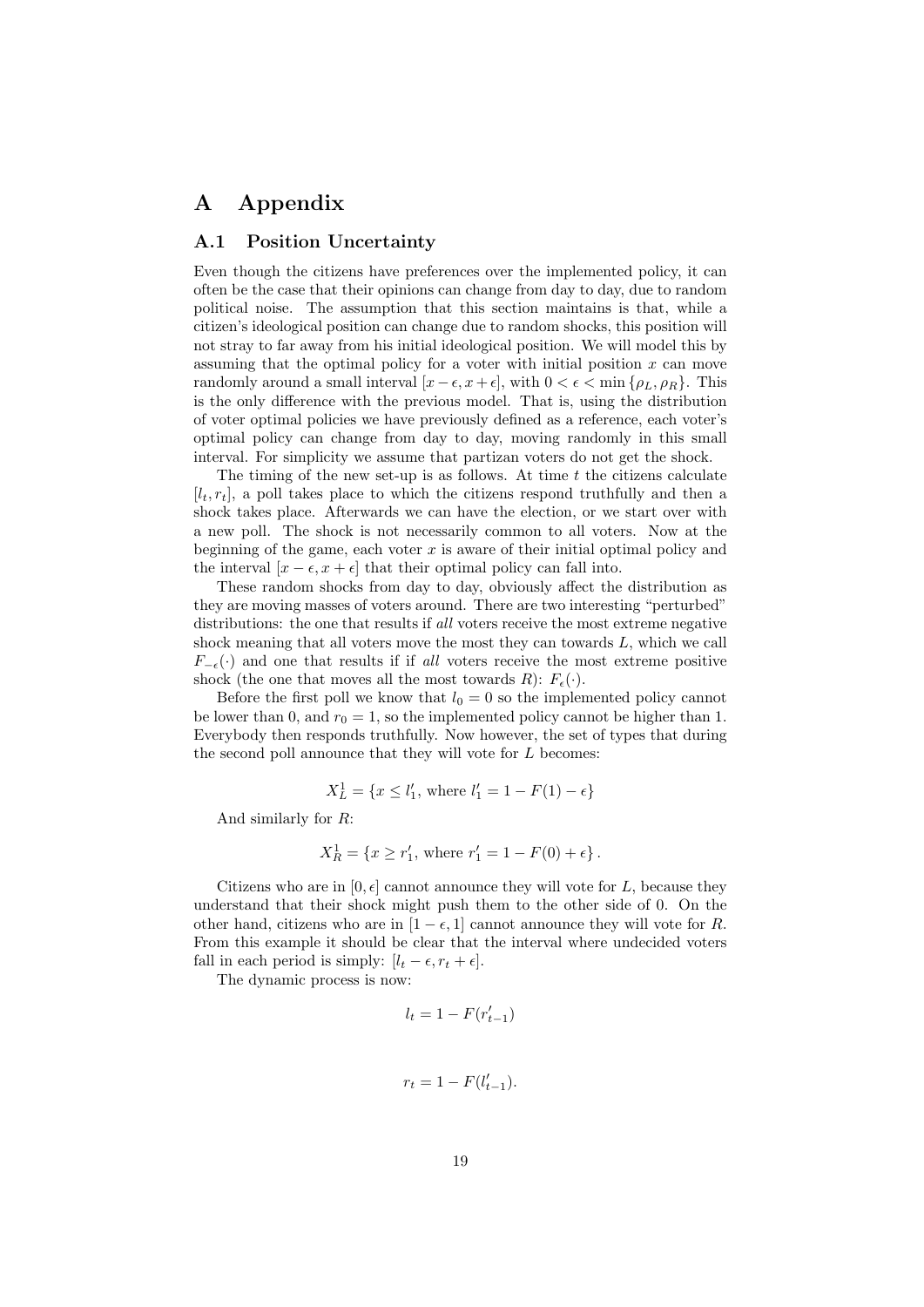The proof of existence and uniqueness of the voting equilibrium follows the same lines as before and is therefore skipped. Rewriting the previous two equations and plugging the second one into the other we get:

$$
l_t = 1 - F(1 - F(l_{t-2} - \epsilon) + \epsilon).
$$
 (12)

If similarly to Section 2 we define the function:

$$
h_{\epsilon}(x) = 1 - F(1 - F(x - \epsilon) + \epsilon),\tag{13}
$$

we see that all the conditions for the existence of a fixed point still hold. Now however, there is no fixed point that corresponds to full information in the sense we have defined it previously. In other words, there does not exist a fixed point where all the voters have made up their minds.

**Proposition 1.** The complete information outcome cannot be achieved with uncertainty in preferences.

*Proof.* Suppose not. Then there exists an s such that  $l'_{s} = r'_{s} = l'_{s+1} = r'_{s+1} =$  $l'_* = r'_*.$  Then we have to have:

$$
l_*-\epsilon=r_*+\epsilon
$$

or,

$$
l_*=r_*+2\epsilon
$$

which is a contradiction as  $l_*$  cannot be greater than  $r_*$ .

We can also see that the results of Section 2 follow immediately using:

$$
F'(1 - F(x - \epsilon) + \epsilon)F'(x - \epsilon) < 1\tag{14}
$$

 $\Box$ 

The natural next question is to find the fixed point that corresponds to the "second best", where the mass of the undecided voters is as low it can get. An obvious candidate fixed point is a point where  $l_* = r_* = x^*$ , that is, the point that there is no uncertainty about the position of the implemented policy anymore. Then, we will have  $l'_* = x^* - \epsilon$  and  $r'_* = x^* + \epsilon$ .

**Proposition 2.** There is no fixed point of  $h_{\epsilon}(\cdot)$  of the form  $l_* = r_* = x^*$ .

*Proof.* Suppose that time s is the first time we observe  $x_L^s = x_R^s$ . Then the mass of undecided voters becomes  $F(r_s + \epsilon) - F(l_s - \epsilon)$ , and we have:  $l_{s+1} =$  $(F(l_s - \epsilon) + F(r_s + \epsilon) - F(l_s - \epsilon)) \times 0 + (1 - F(r_s + \epsilon)) \times 1 = 1 - F(r_s + \epsilon).$ Similarly  $r_{s+1} = 1 - F(l_s - \epsilon)$ , showing that  $l_{s+1} \neq r_{s+1}$ .

Proposition 2 tells us that there cannot be a situation where there is no uncertainty about the implemented policy, which further implies that the ideological distance between the last voter to vote for L and the first voter to vote for R cannot be less than  $2\epsilon$ . The exact distance cannot be pinned down without first knowing the distribution function.

What we take from the preceding analysis is that the added uncertainty of preferences makes not only the full information outcome completely unattainable, but also puts a lower bound on the measure of undecided voters. As  $\epsilon$  is getting smaller, more and more people are voting and we are getting closer and closer to full information.

If  $\epsilon$  becomes too big  $(\epsilon > 1)$  then polls essentially break down: only the first poll improves the information of the individuals because the only citizens to ever respond to the polls are the partizan ones.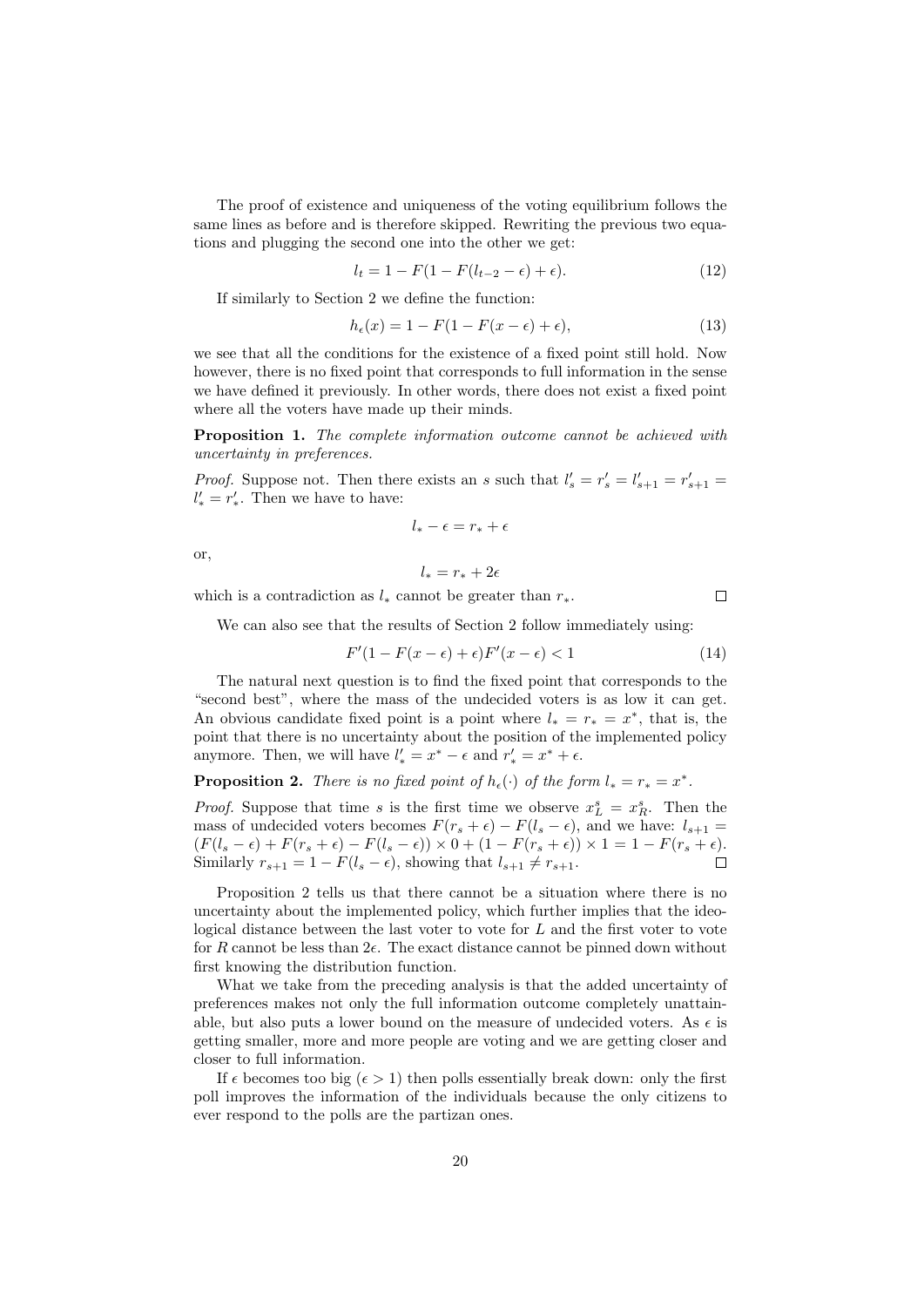### A.2 Further Empirical Analysis

The World Values  $\text{Surve}^{11}$  aims to provide insight on the political, social, economic, and in general life attitudes of citizens from 59 countries. To this end, it utilizes an extensive questionnaire. Using a measure of Undecidedness the interest lies in showing that there is positive correlation between that and being a moderate voter. In particular, the specification to be estimated is the following:

$$
Undecided_i = \beta_0 + \beta_1 Center_i + \beta_2 Never National_i + \beta_3 NeverLocal_i + \beta_4 No Trust_i + \epsilon_i
$$
\n(15)

Where  $i$  refers to a respondent and  $Undecided$  is a variable that takes the value 1 if the respondent indicated that, in case there was an election the next day, he either would not know what to vote, he would vote null or blank, or not vote at all, and 0 otherwise. In the survey, Question 95 asks the interviewees to state where they position themselves in the Left-Right political spectrum, giving a number from 1 to 10, with 1 being Left and 10 being Right. The answers to this question constitute the variable *Ideology*. Using the stated *Ideology* we constructed a series of variables called Center as follows: Center 56 assigns the value 1 if the respondent declared he places himself on 5 or 6 (*Ideology* = 5 or  $Ideology = 6$ ) and 0 otherwise, and similarly for Center 4567 and Center 345678. The variables NeverNational and NeverLocal take the value 1 if the respondent indicated that he never votes in national or local elections respectively and 0 otherwise. NoTrust is a variable that takes the value 1 if the respondent answered that he does not trust political parties in the country and 0 otherwise. NeverN ational and NeverLocal are included to control for voters that (according to their own answer) would never vote in elections, no matter who was running. Similarly,  $No Trust$  controls for voters that are in general mistrustful towards parties which can make them vote less. Using the full country data and after dropping observations for which there were no valid answers for the variables examined, there are 53734 observations.

Table 2 depicts the results of the least squares estimations of (15) using the three different Center definitions and with and without Country fixed effects. Country fixed effects are implemented by simply adding a dummy variable for each country, the coefficients of which are not reported in the table for the economy of space. Since these estimations are of linear probability models, the results of columns (1) to (3), are found by employing weighted least squares, using the fitted values of a first step ordinary least squares estimation to construct appropriate weights.<sup>12</sup> The last three columns use a heteroskedasticity-robust variance-covariance matrix for calculating the standard errors because the WLS method was not appropriate.<sup>13</sup> The results of each column tell the same story: voters that never vote in elections are naturally more likely to be Undecided.

More interestingly, the results show that belonging ideologically to the center implies a higher probability of being Undecided. Columns (1) and (4) define the

<sup>11</sup>WORLD VALUES SURVEY Wave 6 2010-2014 OFFICIAL AGGREGATE v.20141107. World Values Survey Association (www.worldvaluessurvey.org). Aggregate File Producer: Asep/JDS, Madrid, SPAIN

 $12$  More precisely, each model was estimated by OLS first. Then we calculated the estimated standard deviation as follows:  $\hat{\sigma}_i = (\hat{y}_i(1 - \hat{y}_i))^{1/2}$ , provided that  $\forall i \neq 0 \leq \hat{y}_i \leq 1$ . Then the WLS estimation was conducted by simply using  $1/\hat{\sigma}_i$  as weights.

<sup>&</sup>lt;sup>13</sup>Since not all fitted values of the initial OLS where such that  $0 < \hat{y}_i < 1$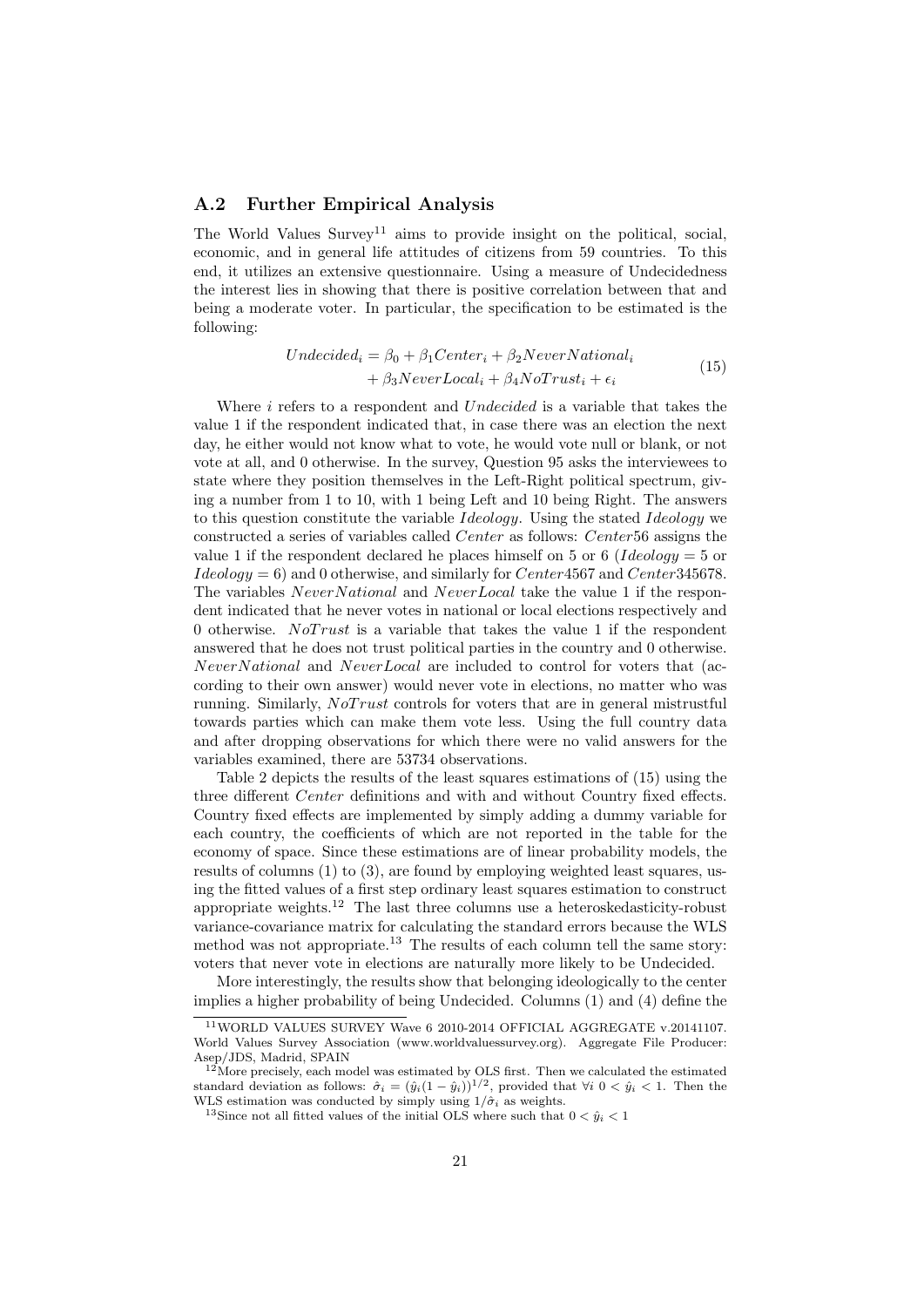| Table 2: LS Estimation Results of Specification (15) |                       |                       |                       |                       |                        |                       |  |  |
|------------------------------------------------------|-----------------------|-----------------------|-----------------------|-----------------------|------------------------|-----------------------|--|--|
|                                                      | (1)                   | (2)                   | (3)                   | (4)                   | (5)                    | (6)                   |  |  |
| Constant                                             | $0.078***$            | $0.071***$            | $0.068***$            | $0.136***$            | $0.118^{\ast\ast\ast}$ | $0.108***$            |  |  |
|                                                      | (0.003)               | (0.003)               | (0.003)               | (0.023)               | (0.023)                | (0.023)               |  |  |
| Center <sub>56</sub>                                 | $0.097***$<br>(0.004) |                       |                       | $0.080***$<br>(0.003) |                        |                       |  |  |
| Center4567                                           |                       | $0.077***$<br>(0.003) |                       |                       | $0.075***$<br>(0.003)  |                       |  |  |
| Center345678                                         |                       |                       | $0.059***$<br>(0.004) |                       |                        | $0.071***$<br>(0.004) |  |  |
| NeverNational                                        | $0.018*$<br>(0.008)   | $0.017*$<br>(0.008)   | $0.017*$<br>(0.008)   | $0.067***$<br>(0.007) | $0.066***$<br>(0.007)  | $0.066***$<br>(0.007) |  |  |
| NeverLocal                                           | $0.177***$<br>(0.008) | $0.180***$<br>(0.008) | $0.183***$<br>(0.008) | $0.148***$<br>(0.007) | $0.150***$<br>(0.007)  | $0.153***$<br>(0.007) |  |  |
| NoTrust                                              | $0.108***$<br>(0.003) | $0.110***$<br>(0.003) | $0.114***$<br>(0.003) | $0.057***$<br>(0.003) | $0.058***$<br>(0.003)  | $0.059***$<br>(0.003) |  |  |
| Observations                                         | 53,734                | 53,734                | 53,734                | 53,734                | 53,734                 | 53,734                |  |  |
| <b>Fixed Effects</b><br>$R^2$                        | No<br>0.235           | No<br>0.234           | No<br>0.233           | Country<br>0.241      | Country<br>0.240       | Country<br>0.237      |  |  |
| Adjusted $R^2$                                       | 0.235                 | 0.234                 | 0.233                 | 0.240                 | 0.239                  | 0.236                 |  |  |
| Unimplemented multicol                               |                       |                       |                       |                       |                        |                       |  |  |

center in the strictest way. There we see that being in the center, ceteris paribus, increases the probability of being Undecided by 9.7 and 8 per cent respectively. As the definition of the center is expanded, the effect of being in the center on the probability of being undecided is still positive and significant but falls monotonically. This shows that it is indeed the more ideologically central voters that are more likely to be undecided.

We have implemented various robustness checks and this basic result holds. These checks are available upon request.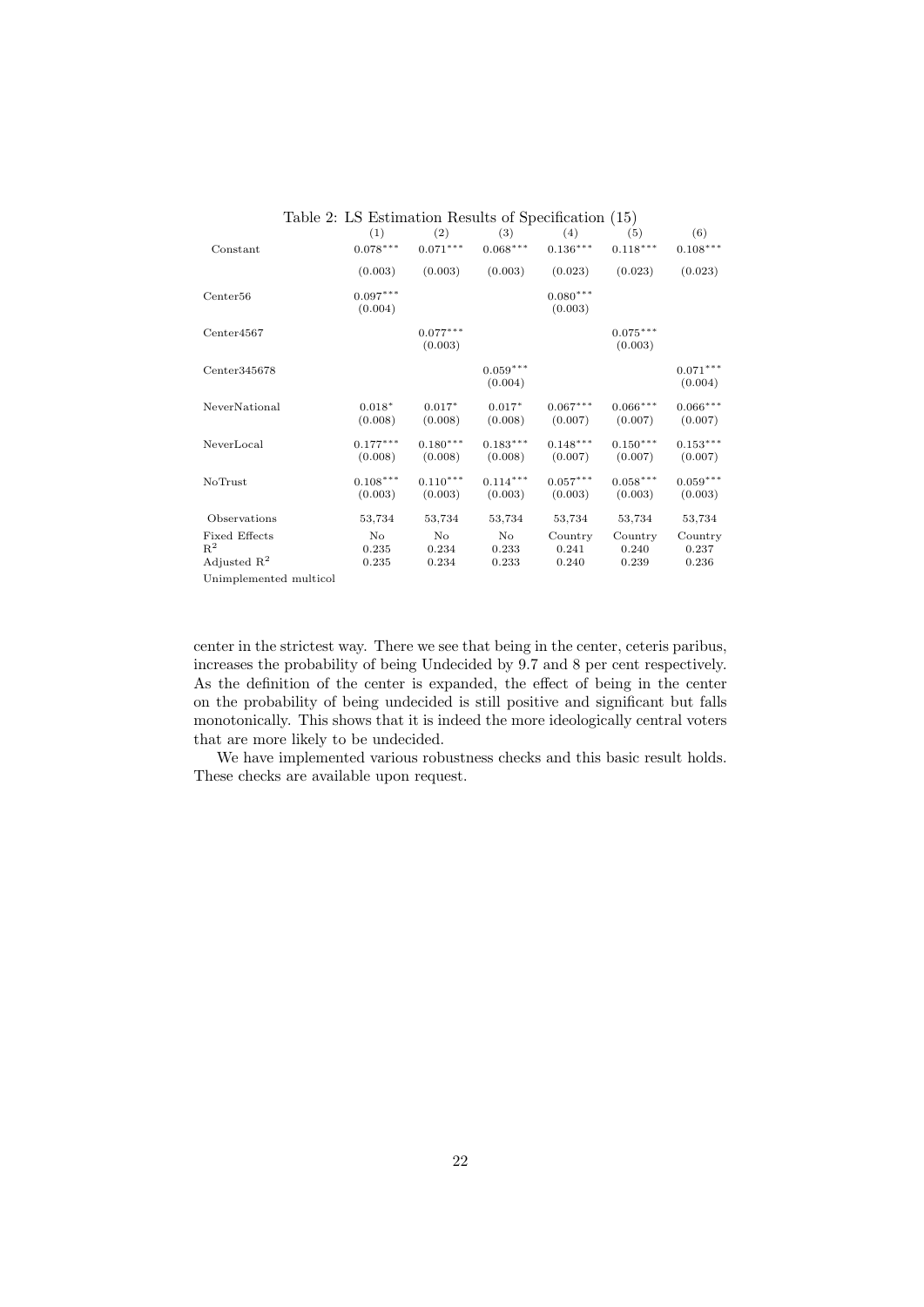## References

- Alberto Alesina and Howard Rosenthal. A theory of divided government. Econometrica, 64(6):1311–1341, 1996.
- David P Baron. Electoral competition with informed and uniformed voters. American Political Science Review, 88(1):33–47, 1994.
- Dan Bernhardt, John Duggan, and Francesco Squintani. Private polling in elections and voter welfare. Journal of Economic Theory, 144(5):2021–2056, sep 2009.
- Stephen J. Ceci and Edward L. Kain. Jumping on the Bandwagon with the Underdog: The Impact of Attitude Polls on Polling Behavior. Public Opinion Quarterly, 46(2):228–242, 1982. ISSN 0033362X.
- Robert Chung. The Freedom to Publish Opinion Poll Results: A Worldwide Update of 2012. Technical Report December, 2012.
- Francesco De Sinopoli and Giovanna Iannantuoni. A spatial voting model where proportional rule leads to two-party equilibria. International Journal of Game Theory, 35(2):267–286, 2007. ISSN 00207276.
- Philipp Denter and Dana Sisak. Do Polls Create Momentum in Political Competition? Journal of Public Economics, 130:1–14, 2015. ISSN 00472727. doi: 10.1016/j.jpubeco.2015.07.003. URL http://papers.ssrn.com/sol3/ papers.cfm?abstract{\\_}id=2224731.
- Anke Gerber and Ignacio Ortuño-Ortín. Political compromise and endogenous formation of coalitions. Social Choice and Welfare, 15(3):445–454, 1998. ISSN 0176-1714.
- Jacob K. Goeree and Jens Großer. Welfare Reducing Polls. Economic Theory, 31(1):51–68, mar 2006. ISSN 0938-2259.
- Jens Großer and Arthur Schram. Public Opinion Polls, Voter Turnout, and Welfare: An Experimental Study. American Journal of Political Science, 54 (3):700–717, 2010. ISSN 00925853.
- Gene M Grossman and Elhanan Helpman. Electoral Special Competition and Special Interest Politics. The Review of Economic Studies, 63(2):265–286, 1996. ISSN 00346527.
- Helios Herrera, Aniol Llorente-Saguer, and Joseph McMurray. The Marginal Voter's Curse. Mimeo, 2015.
- Michael Herrmann. Polls, coalitions and strategic voting under proportional representation. Journal of Theoretical Politics, 26(3):442–467, 2014. ISSN 0951-6298.
- Chad Kendall, Tommaso Nannicini, and Francesco Trebbi. How Do Voters Respond to Information? Evidence from a Randomized Campaign. American Economic Review, 105(1):322–353, 2015. ISSN 0002-8282.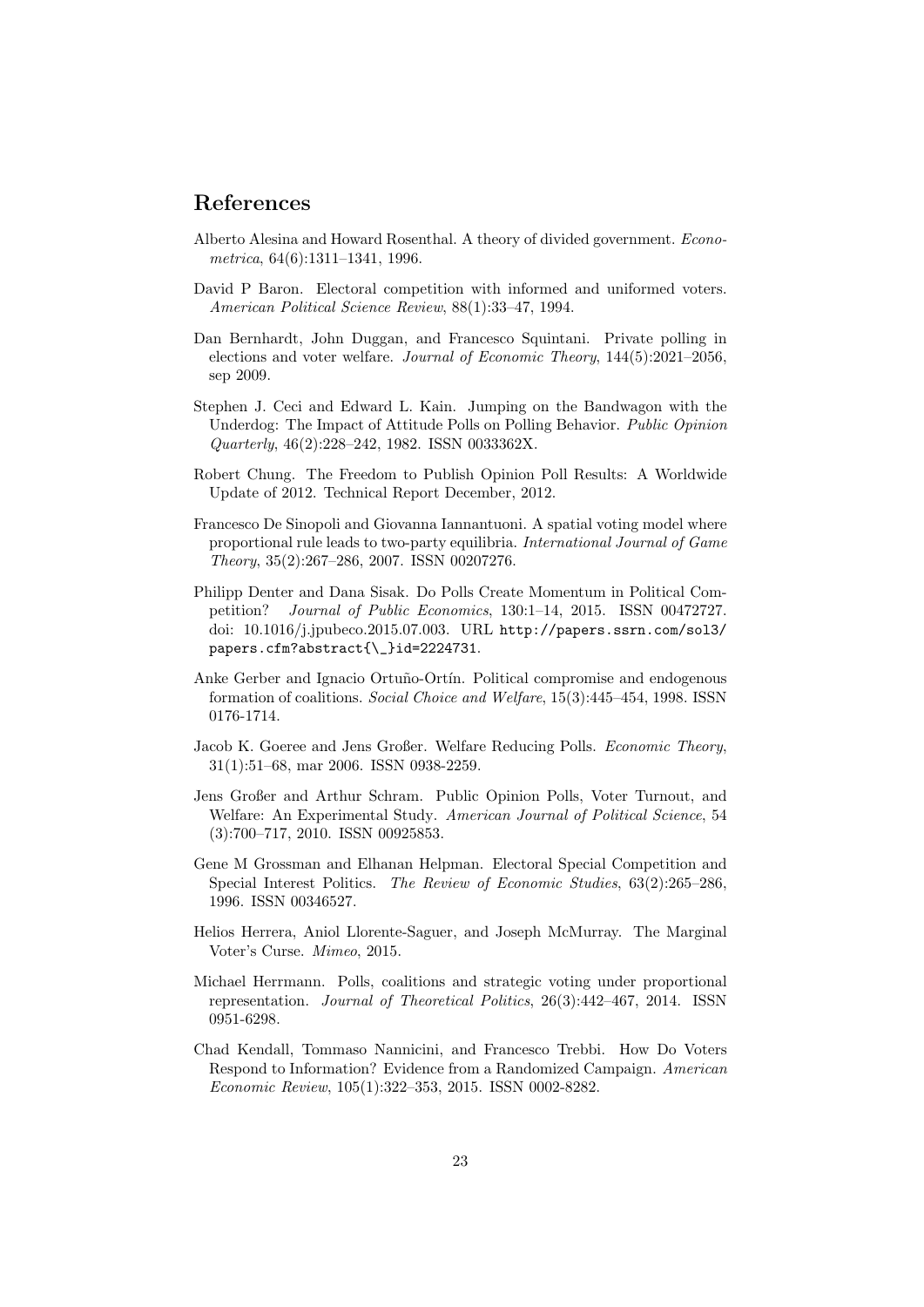- Esteban F. Klor and Eyal Winter. The welfare effects of public opinion polls. International Journal of Game Theory, 35(3):379–394, 2006. ISSN 0020-7276.
- Esteban F Klor and Eyal Winter. On Public Opinion Polls and Voters' Turnout. Mimeo, 2014.
- Humberto Llavador. Electoral Platforms, Implemented Policies, and Abstention. Social Choice and Welfare, 27(1):55–81, apr 2006. ISSN 0176-1714.
- Konstantinos Matakos, Orestis Troumpounis, and Dimitrios Xefteris. Turnout and Polarization under Alternative Electoral Systems. In Norman Schofield and Gonzalo Caballero, editors, The Political Economy of Governance: Institutions, Political Performance and Elections, pages 335–362. Springer International Publishing, Cham, Switzerland, 2015. ISBN 9783319155500.
- Konstantinos Matakos, Orestis Troumpounis, and Dimitrios Xefteris. Electoral Rule Disproportionality and Platform Polarization. American Journal of Political Science, 60(4):1026–1043, 2016. ISSN 15405907. doi: 10.1111/ajps.12235.
- Richard D McKelvey and Peter C Ordeshook. Elections with limited information: A fulfilled expectations model using contemporaneous poll and endorsement data as information sources. Journal of Economic Theory, 36(1):55–85. 1985.
- J. McMurray. Voting as communicating: Mandates, multiple candidates, and the signaling voter's curse. Games and Economic Behavior, 102:199–223, 2017. ISSN 10902473. doi: 10.1016/j.geb.2016.12.005. URL http://dx.doi. org/10.1016/j.geb.2016.12.005.
- Adam Meirowitz. Polling games and information revelation in the Downsian framework. Games and Economic Behavior, 51:464–489, 2005. ISSN 08998256.
- John Morgan and Phillip C Stocken. Information aggregation in polls. The American Economic Review, 98(3):864–896, 2008.
- Rebecca B Morton, Daniel Muller, Lionel Page, and Benno Torgler. Exit polls, turnout, and bandwagon voting: Evidence from a natural experiment. European Economic Review, 77:65–81, 2015. ISSN 0014-2921.
- David P Myatt. A Theory of Protest Voting. The Economic Journal, 2015.
- Roger B. Myerson and Robert J. Weber. A theory of voting equilibria. American Political Science Review, 87(1):102–114, 1993.
- Ignacio Ortuño-Ortín. A spatial model of political competition and proportional representation. Social Choice and Welfare, 14:427–438, 1997.
- Ignacio Ortuño-Ortín. A Model of Voting with Incomplete Information and Opinion Polls. IVIE WP-AD 99-25, 1999.
- Nicolas Sahuguet and Nicola Persico. Campaign spending regulation in a model of redistributive politics. Economic Theory, 28:95–124, 2006. ISSN 09382259.